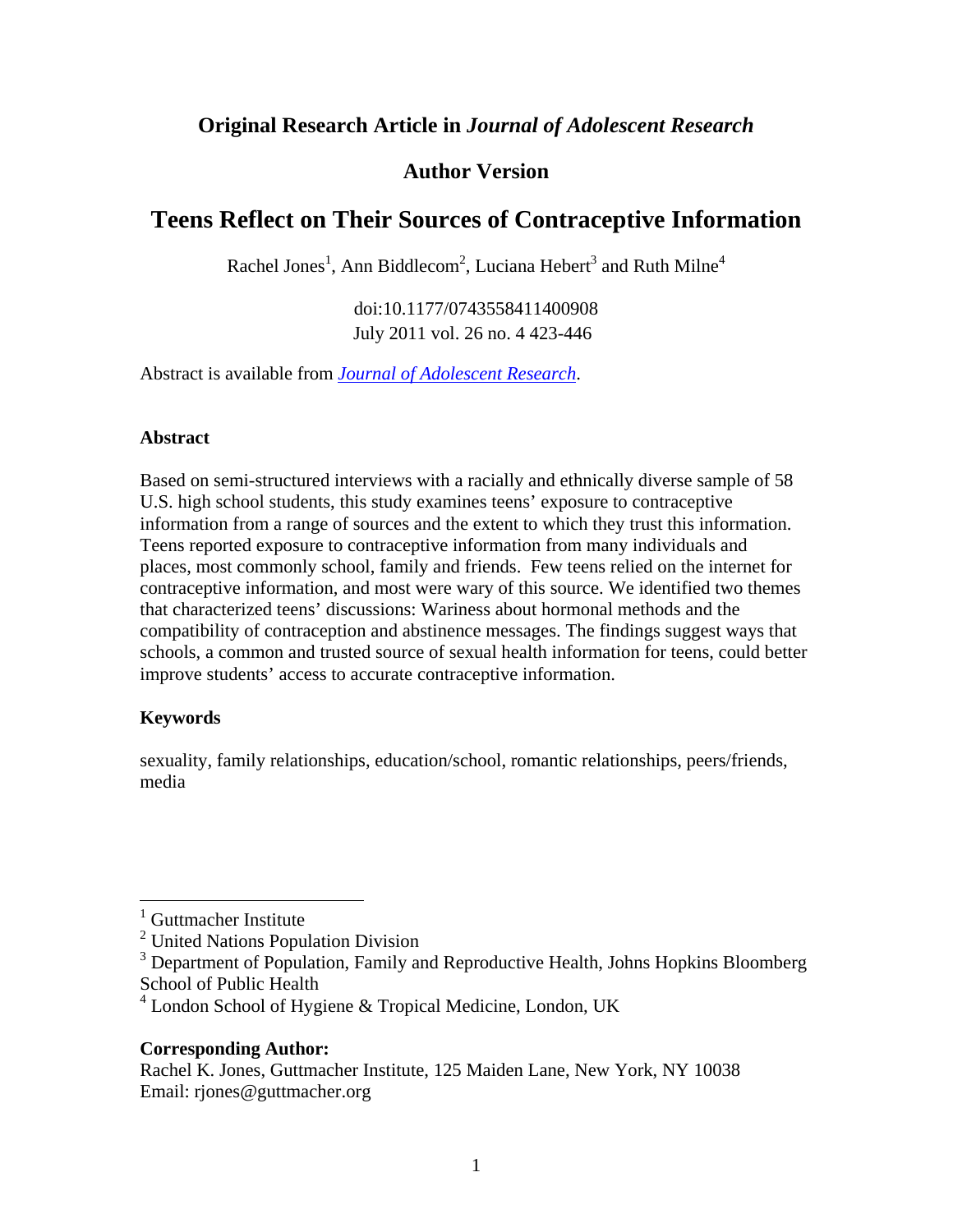#### **Introduction**

A majority of teens will have sex by age 18 (Abma et al., 2004), meaning they are at risk for unintended pregnancy and sexually transmitted infections (STIs). Information about contraception and other sexual health issues can reduce these risks and, for these reasons, it is important to understand where adolescents acquire this type of knowledge.

A 2001-2002 national survey of adolescents revealed that main sources of sexual health information were school, friends and parents (Henry J. Kaiser Family Foundation, 2003). Specifically, three-quarters of 15-17 year olds indicated that they had learned "a lot" or "some" about relationships and sexual health (presumably including contraception) from sex education classes (77%), friends (76%) and from parents (75%). Other common sources of sexual health information were media (70%, including tv shows, movies, magazines and the internet), romantic partners (50%) and healthcare providers (51%). One-third (34%) indicated that siblings were also a source of sexual health information. Other national survey data show that while schools remain a dominant source, formal school-based instruction about birth control declined from 81% of 15-19 year old males and 87% of females in 1995 to 66% of males and 70% of females in 2002 (Lindberg et al., 2006; Santelli et al., 2006). Another study using national survey data found that one-half of adolescent females and one-third of adolescent males have talked to a parent about birth control (Abma et al., 2004).

Over the last decade, exposure to the internet has increased at an almost exponential pace, and it is possible that the web is helping to fill the sexual health information gap. The overwhelming majority of teens (93%) are users of the internet, including approximately three-quarters who have a high speed connection at home (Zhao, 2009).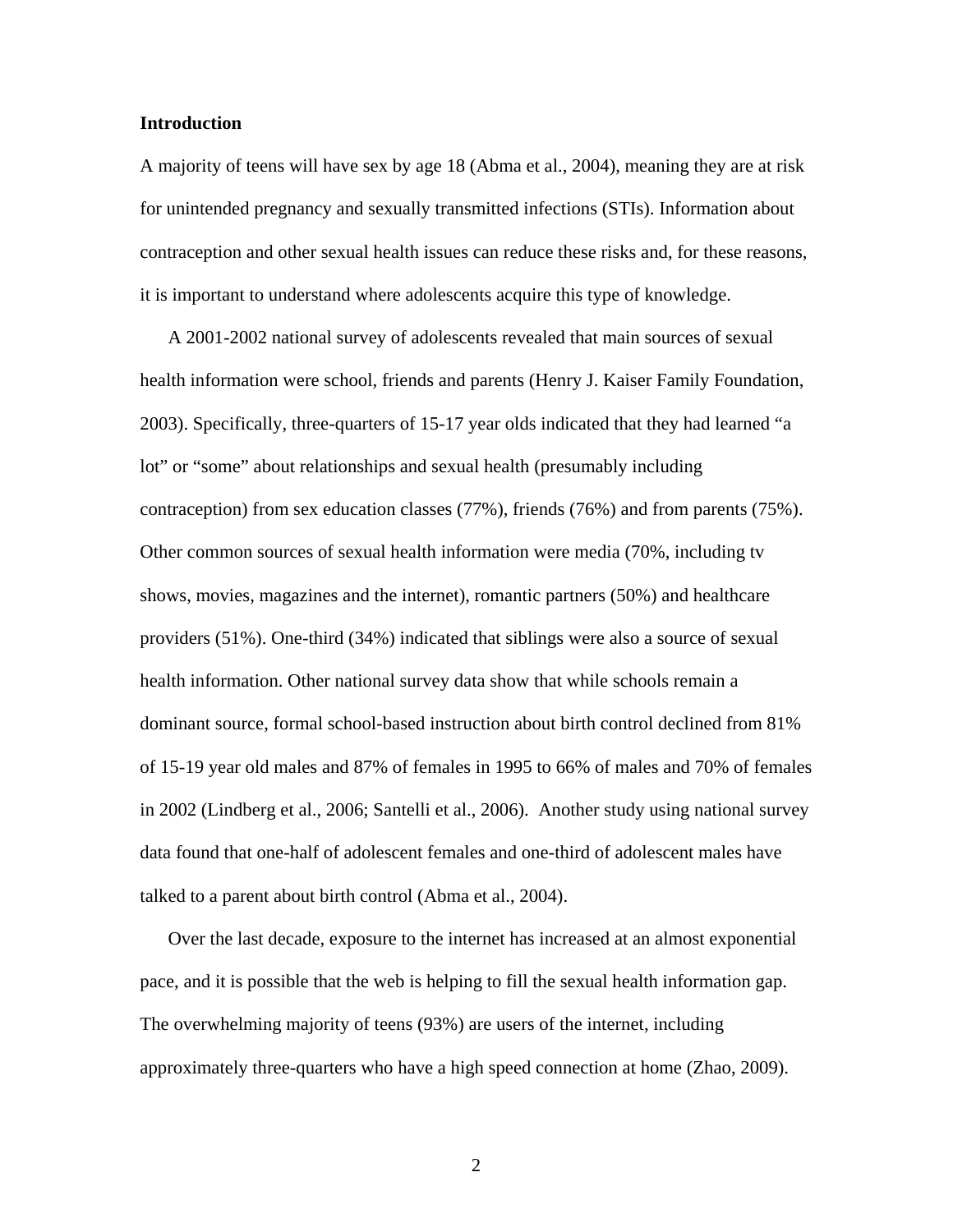Studies have found that approximately one in four young adults have used the internet to find information about sex (Borzekowski & Rickert, 2001; Rideout, 2001). At least one study found that adolescents identified the internet as their most common source of information about birth control and sex, though friends and parents were identified as more valuable sources (Borzekowski & Rickert, 2001).

But most studies only provide a partial picture. First, teens draw on multiple sources of information in their everyday lives, and most research of where teens acquire sexual health information has focused on one or two potential sources—most commonly parents, school and friends (Guilamo-Ramos et al., 2006; Lindberg et al., 2000; Jaccard et al., 2000; Miller et al., 1998). Moreover, many studies are rather broad in their questioning, measuring teens' exposure to information about "relationships and sex" or "birth control and sex," which can incorporate a range of topics. Finally, most studies of where teens acquire information about contraception have little to say about the context in which the information was provided. For example, if some students attend classes where teachers only discuss the shortcomings of contraceptive methods, this is a qualitatively different type of information than one where both the pros and cons of various methods are presented.

The purpose of this exploratory study is to provide a more nuanced understanding of teens' exposure to and views of contraceptive information from a wide range of sources including school, parents and other family members, friends, romantic partners, health care providers, religious groups, the media (including television, movies, and magazines) and the internet. Based on the perspective that adolescents are active consumers of information, and distrust in an individual or source can result in ignoring or dismissing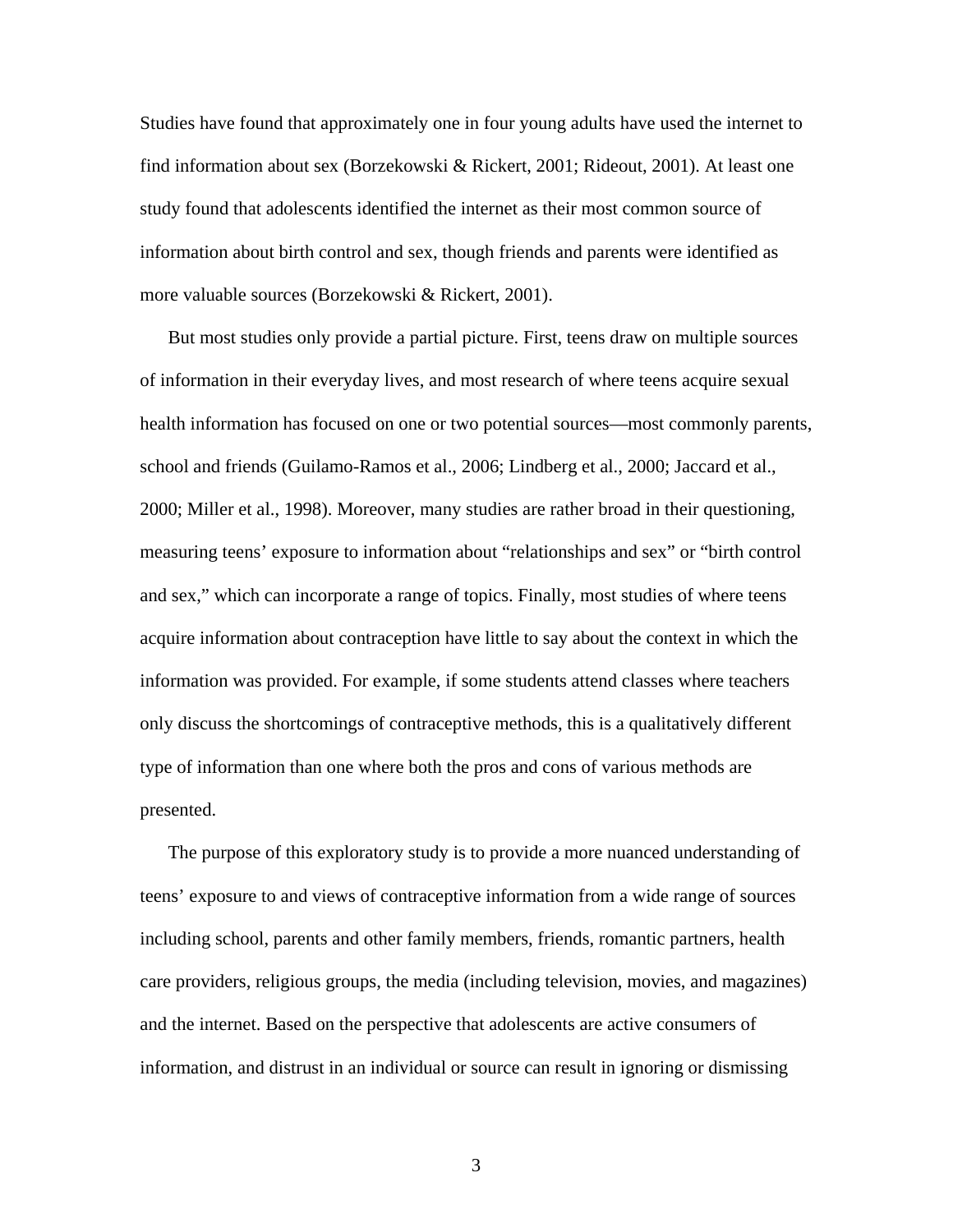the information provided, we also asked teens the extent to which they trusted information from key sources. Our findings are based on semi-structured interviews with a racially and ethnically diverse sample of 58 teens who were attending three public high schools with different sex education programs. Information from the interviews can help improve existing efforts to provide contraceptive information to teens as well as assist in the development of new strategies.

#### **Methods**

Our analysis is based on interviews conducted April-June 2008 with 58 high school juniors and seniors recruited from three sites: A large public high school (with approximately 1,800 students) in a mid-sized city in Indiana, a small public high school (approximately 400 students) in New York City and a large public high school (approximately 3,700 students), also in New York City. Eleven high schools were initially contacted, and we targeted high schools that were racially and ethnically diverse and that did not stand out academically as either extremely low or high-performing schools.

School sex education curricula were variable across the three schools due, in part, to different school environments. The Indiana school spent approximately two weeks of health class on sex education along with other topics such as drug abuse. At the small public school, there was no formal sex education class though group discussions of these issues sometimes occurred during an advisory period that met once a week. Relationships between students and teachers were purposely less formal; teachers knew (and frequently used) the names of all the students, and groups of students and teachers often met on weekends for organized, extracurricular activities. Condoms were also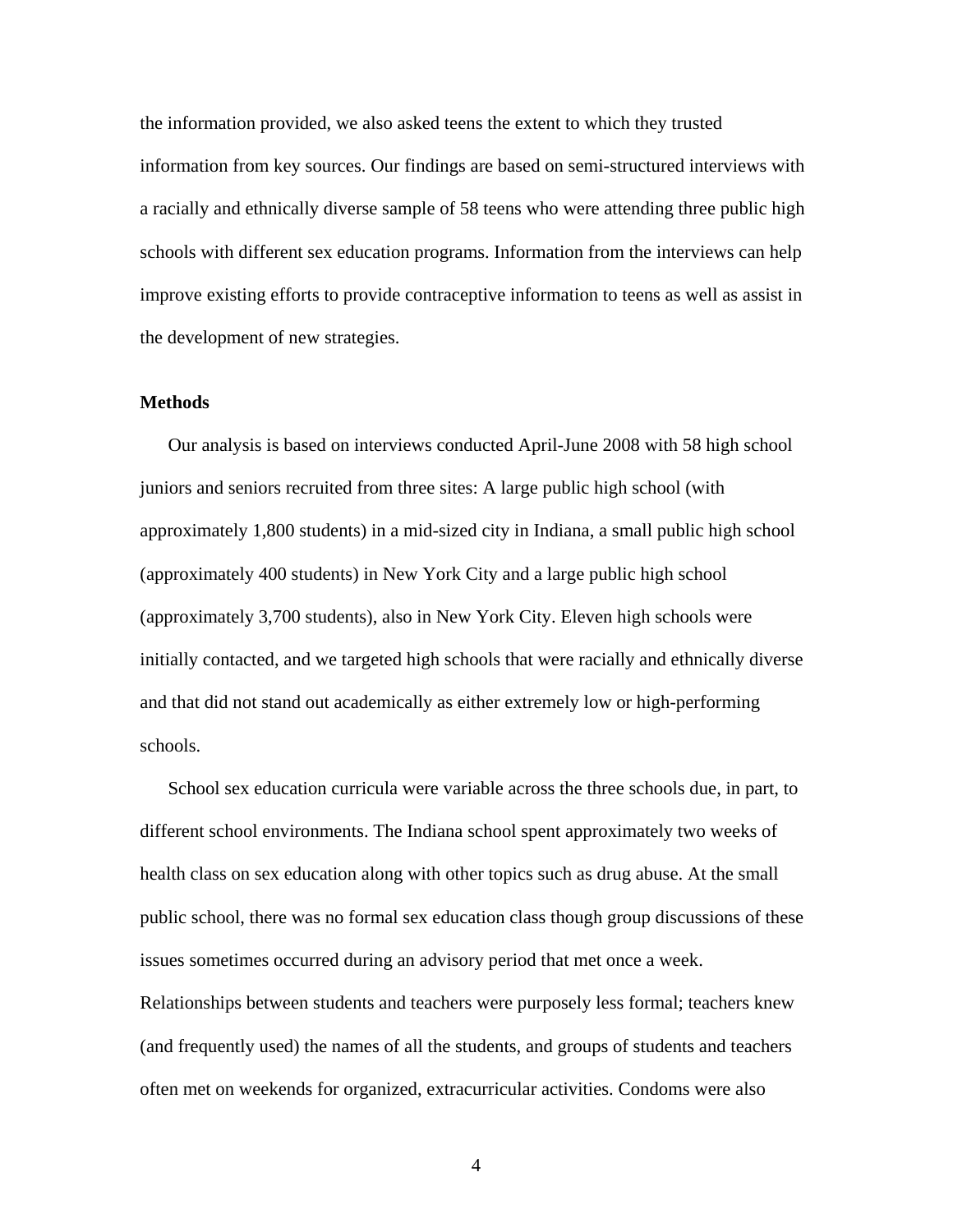available at the school and a few contraceptive posters were displayed in the halls. The large New York City school had a full semester dedicated to comprehensive sex education, including condom demonstrations (for students whose parents did not opt them out), two health resource rooms where condoms were available and posters in the halls provided information about contraception, abstinence and other sexual health issues.

*Recruitment of students.* The environments and logistics of each school required that we be flexible in our recruitment activities. After obtaining administrative approval, we worked with a health teacher or key contact at that school to develop recruitment strategies. At the Indiana school, a short description of the study was read during the morning announcements for three weeks, a brief video clip about the study aired each morning during the schools' in-house television programming for one week and each health teacher introduced the study in health classes. Once we had obtained study approval from the New York City Board of Education, we worked with the Vice Principal of Health Education at the large public school in New York City. Several days before the interviews began, we went to junior and senior gym classes and briefly explained the study. This strategy allowed students the opportunity to ask questions and have at least a passing familiarity with the interviewers. At the small public school, the Director of Special Programs briefed teachers on the project. Teachers then explained the study to all junior and senior classes using a short study description three to four weeks before the interviews took place.

We attempted to recruit as many students as possible. At each school, a uniform set of documents was made available to all interested students and included: a short study description (stating that we were interviewing teens to find out where they obtained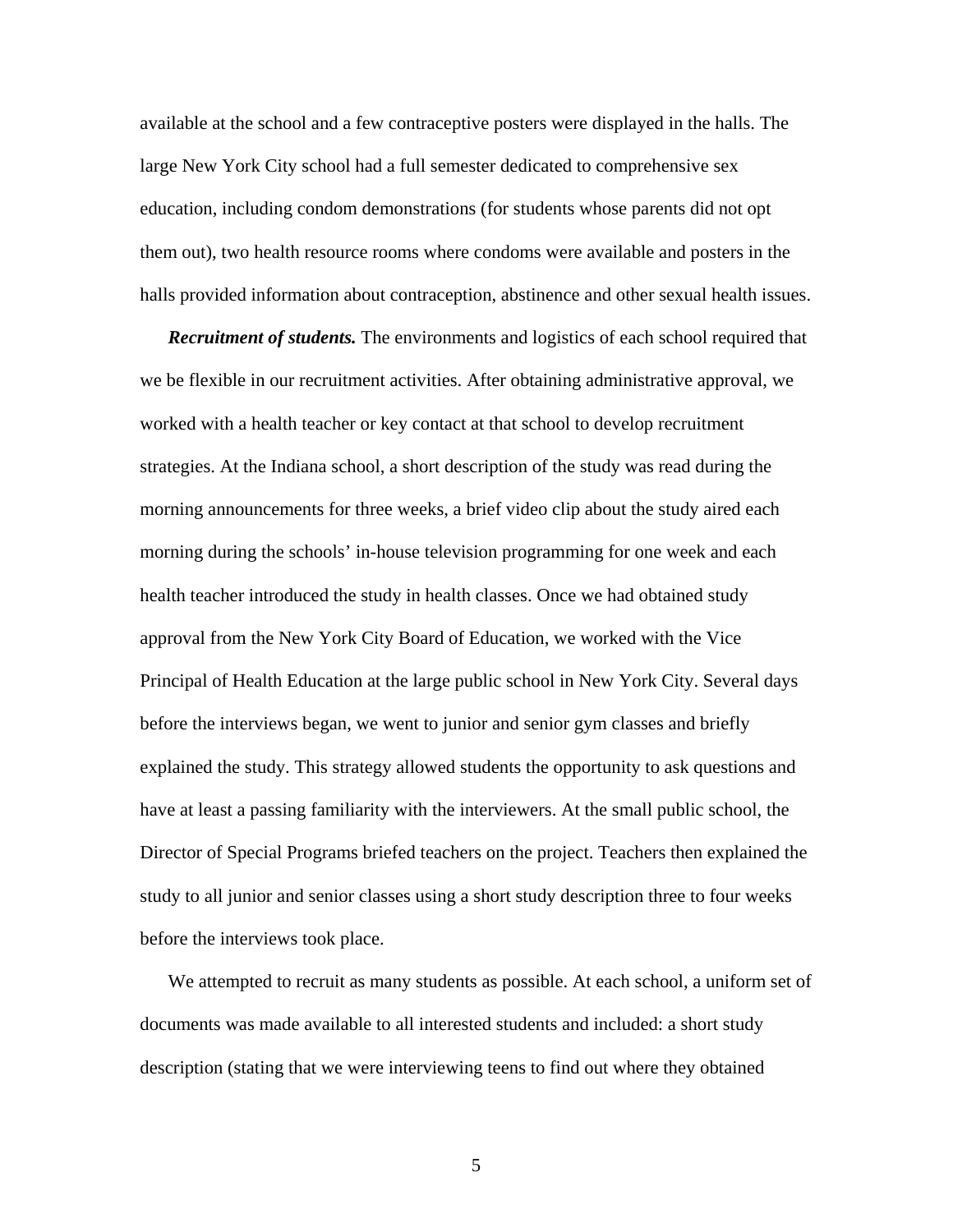sexual health information), parental consent forms (available in Spanish and English, as well as Chinese or Korean at the large NYC school), a student information sheet (where students provided their age, sex, grade and race/ethnicity) and an envelope for returning the forms in a confidential manner. All forms were returned to designated staff members at each school and all students had to submit signed parental consent forms in order to be eligible for selection. We also obtained signed consent from all students before starting the interviews.

Students were selected for interviews at each site based on our goals for racial and ethnic diversity (see below) as well as students' availability in the school day. In Indiana, a total of 38 students returned signed parental consent forms, and we conducted 29 interviews. We did not analyze three interviews with White females because that group was, in the end, already sufficiently represented. At the small public school, we interviewed nine of the 10 students that returned signed parental consent forms. At the larger New York school, a total of 35 students returned signed parental consent forms, and we interviewed 23 students.

In order to ensure a diversity of perspectives as well explore potential gender, racial and ethnic variations in the ways that adolescents acquire information about contraception, our goal was to interview seven students in each sex-race/ethnicity category of Table 1. We fell short of that goal by one interview for Asian males and two interviews each for Black and Hispanic males. The two co-authors who conducted all the interviews were White, non-Hispanic, women in their early forties, which may have presented more of a barrier to participation for teenage males, particularly those of a different racial/ethnic background. Overall the interviews are comprised of slightly more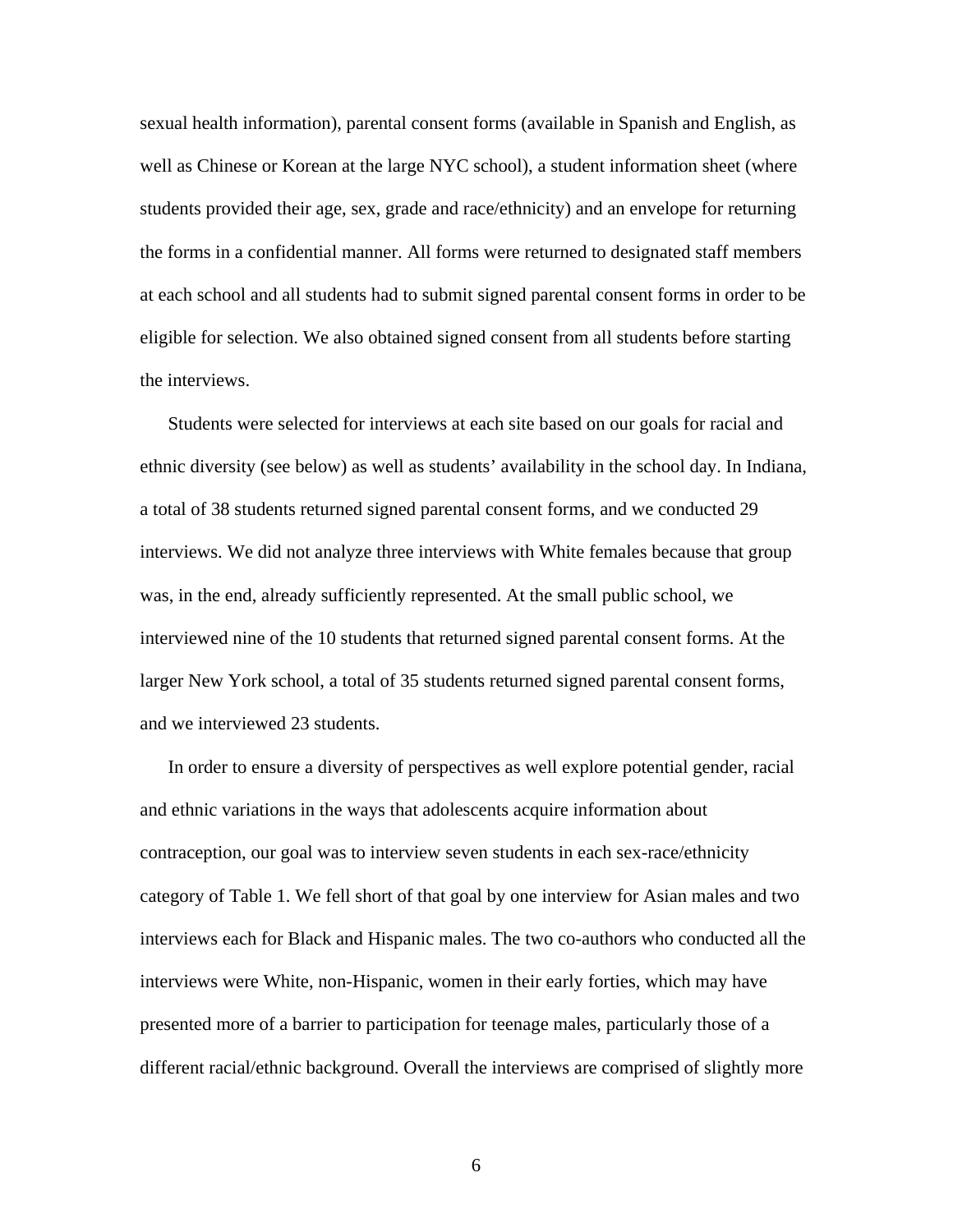females (n=33) than males (n=25), students from New York (n=32) than Indiana (n=26) and from the junior class  $(n=34)$  than the senior class  $(n=24)$ .

*Interview strategy.* Confidentiality and privacy were of the utmost importance and required flexibility on the part of the authors. Interviews took place in empty classrooms and offices, or, in a few instances, outside on the bleachers of the school athletic field. All interviews were digitally recorded and were 40 minutes long on average. Every participant received a \$25 gift certificate as a token of appreciation. The project was reviewed and approved by the Guttmacher Institute's Institutional Review Board.

The overall goal of the study was to explore where teens acquired sexual health information, with a specific focus on contraception and abstinence, and the extent to which they trusted various sources. The interview guidelines were organized around the following sources: school-based sex education classes or talks, friends, boyfriends/girlfriends, family, the internet, mass media, doctors/nurses and religious groups. We asked similar questions about each source, namely what the teenager had learned (probing about abstinence and contraception) and how much they trusted the source for this information. We compiled the list of information sources based on published research and discussions with youth advocates. The interviews themselves also informed our inquiry as the first few interviewees spontaneously mentioned religious groups as a source of information; in turn, we added this source to our list. Trust was also assessed because we expected that the extent to which an individual teen trusted (or not) a particular source would help us understand how the individual processed, sought out and used information for that source. We pre-tested our original guidelines using a snowball sample of six teens from three high schools in the New York City area.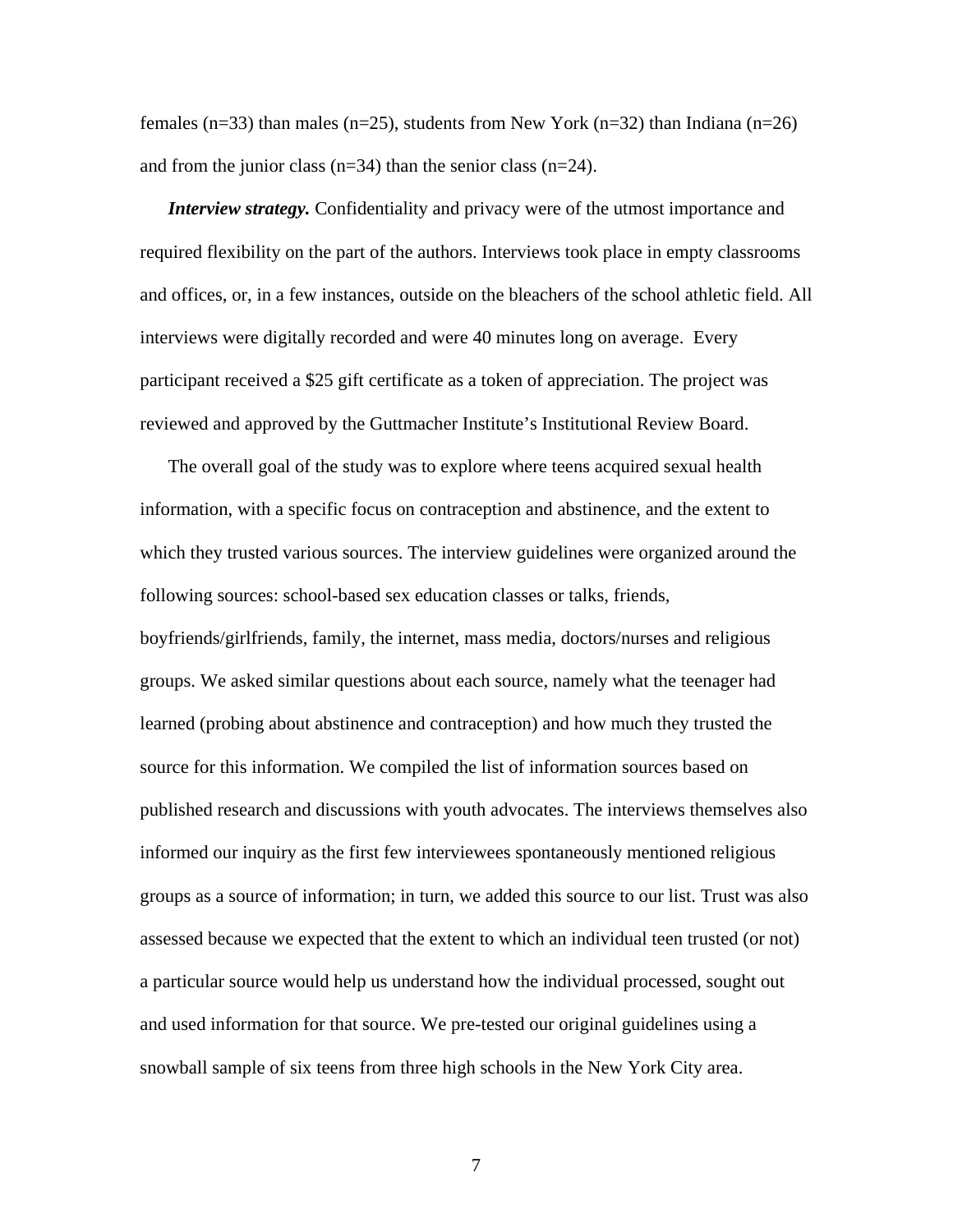*Analytic strategy.* We developed a scheme of about 20 codes based on the guidelines to capture the main issues discussed and coded the 58 transcripts using QSR NVivo (version 8.0) qualitative software. Each co-author read through text searches for specific codes and prepared a matrix of the substantive themes on the topic for each study participant. We did not set out to test hypotheses regarding differences by race and ethnicity or gender, but we did examine themes along these lines to see if any notable differences emerged. Results are based on the common themes arising from these matrices.

We did not ask students about their own sexual behaviors, but during the interviews the majority of the students revealed whether or not they had had sex.<sup>5</sup> Most of the teens (n=31) indicated they had not had sex, 14 that they were sexually experienced and 13 did not provide information about their sexual experience. During the analysis we were sometimes surprised at the similarities in exposure to and interest in different types of contraceptive information according to sexual experience, so our analysis identifies this characteristic in addition to age, location and race/ethnicity.

*A few caveats about language.* During the interviews, we did not use the term *contraception* because it was not understood by some teens. We determined during pretesting that the term *birth control* was sometimes interpreted to mean (only) the pill (or, occasionally, other hormonal methods). We also found that some teens used the term "safe sex" as shorthand for using contraception (usually condoms) to prevent STIs and/or

 $\overline{a}$ 

 $<sup>5</sup>$  We generally assumed that interviewees were referring to heterosexual, vaginal intercourse when they</sup> used the terms *sex* and *sexual activity* in regards to both their own behavior and that of others. However, we seldom clarified this definition. Several students referred or alluded to sexual activities other than vaginal intercourse (e.g. oral sex) in the context of abstinence, but we did not probe on this issue when it was voluntarily brought up. Additionally, four students indicated that they were, or potentially were, gay, lesbian or bisexual, and all related that they had not had sex; these individuals, in particular, may have been referring to sexual activities other than heterosexual vaginal intercourse.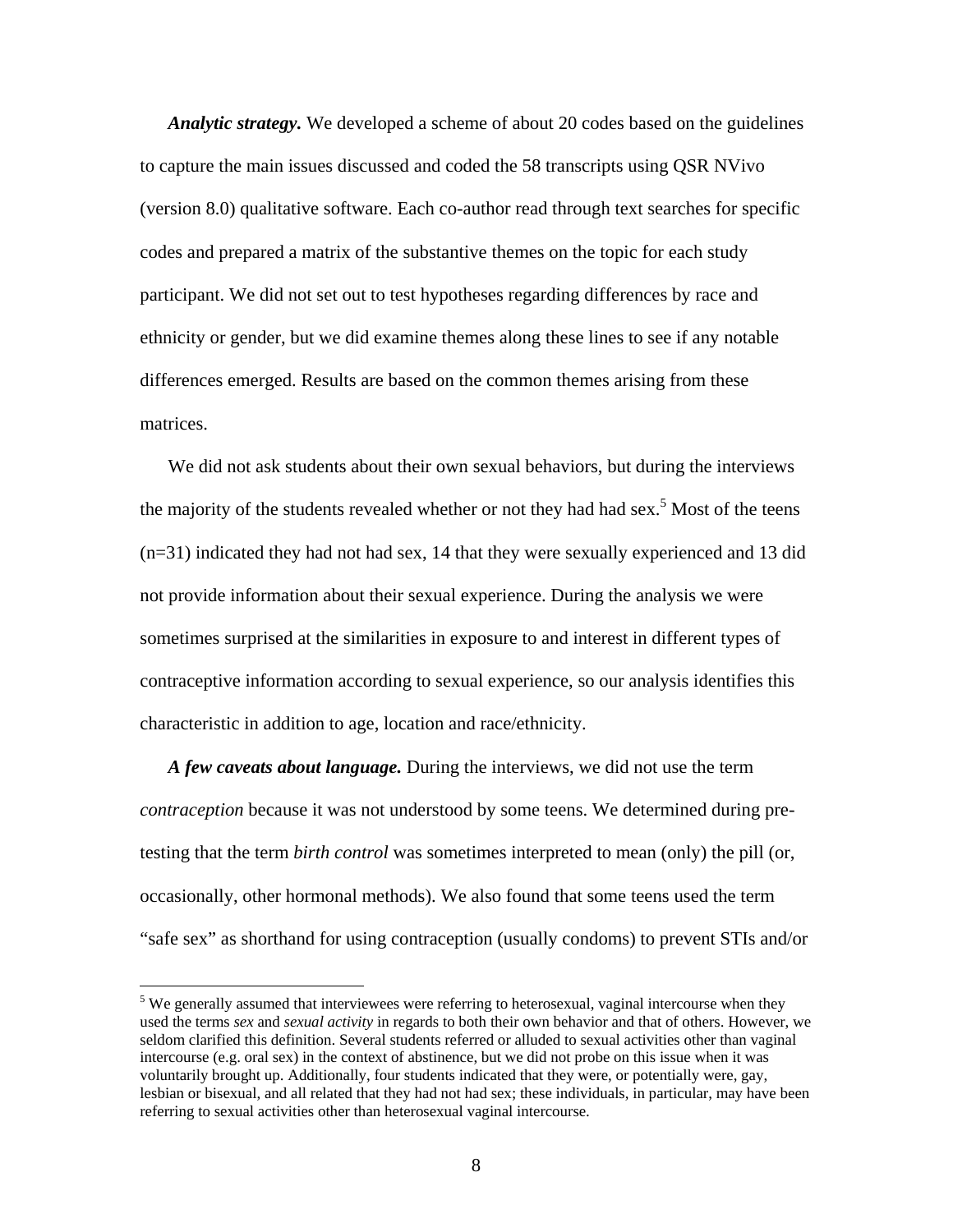pregnancy. Thus, during the interviews we typically used the terminology: "birth control, condoms or safe sex," as in, "Tell me about any discussions you've had with family members about birth control, condoms or safe sex." This adds a level of complexity to interpretation as, for example, some parents only talked about condoms, some only about birth control, some only "safe sex", and still others some variation of all three. For purposes of brevity, in our analysis we often use the term *contraception* in reference to all three issues, but distinguish between birth control, condoms and safe sex when appropriate.

During the analysis, we were also confronted with terminology issues in describing teens' responses to our questions about contraceptive information. In many situations, teens related that they had been exposed to information they already possessed. Sometimes teens had actively sought information, for example by asking parents or friends; other times it was provided to them in a more passive manner, for example in class, during commercials or in conversations initiated by others. Even within the context of "passive acquisition," contraceptive information may have had an active component. Adolescent females may pay more attention to television commercials about hormonal contraception than males as this particular drug can have direct relevance to their lives (this point arose in the interviews). Because it is impossible to adequately distinguish between the different ways the 58 respondents processed contraceptive information from a range of sources, most commonly our analysis refers to respondents being *exposed* to information. Exposure implies passivity on the part of the respondents, and we acknowledge that this was often not the case. However, since even active consumption of information (e.g., using the internet to find out about hormonal contraception) requires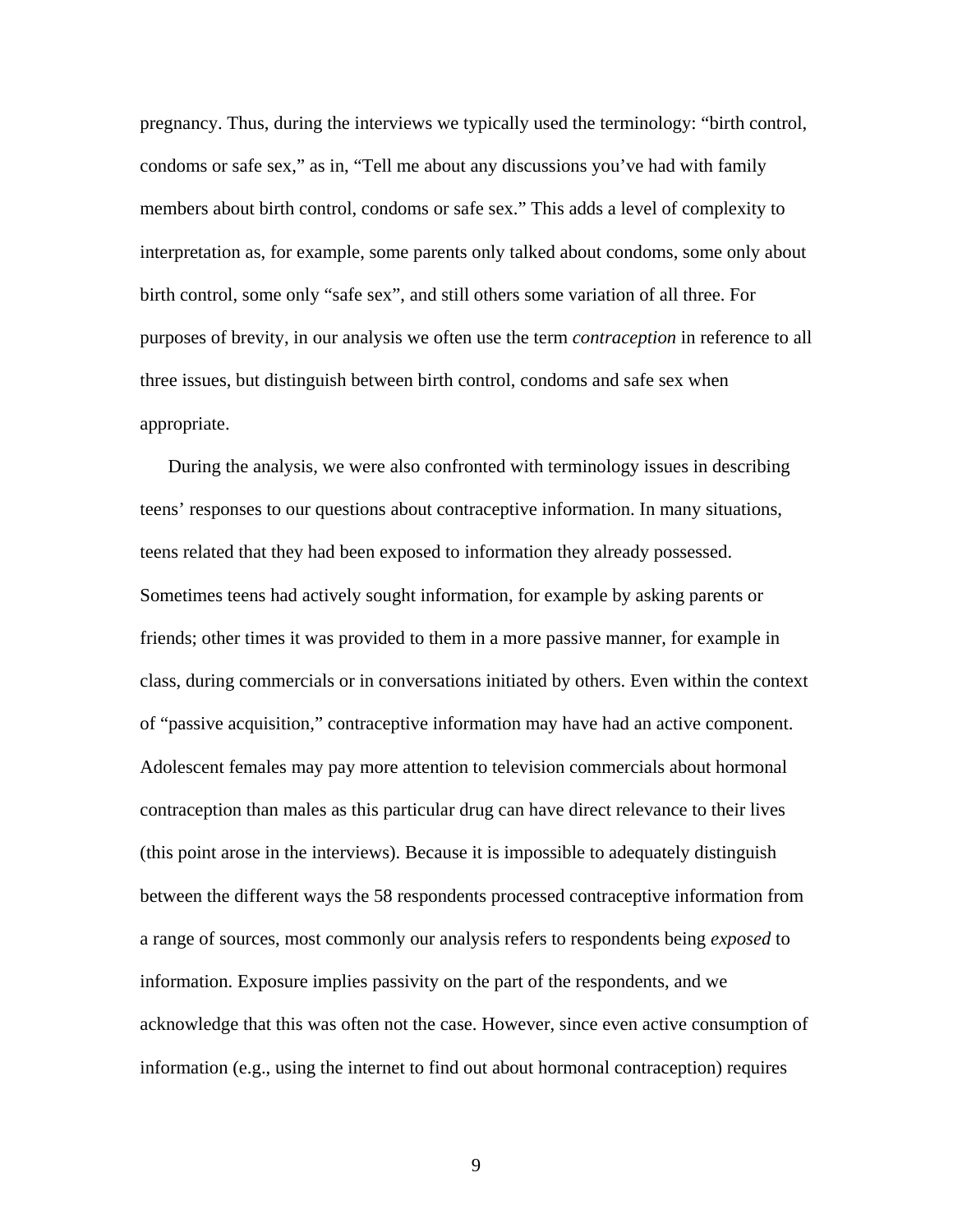exposure to the information, we deem this characterization as accurate, if sometimes inadequate.

#### **Findings**

Most of the teens we interviewed had been exposed to information about contraception at school ( $n=49$ ) and from family members ( $n=48$ ) and friends ( $n=40$ ). Almost half could recall exposure to contraceptive messages in traditional media forms of television and movies  $(n=24)$  and books and magazines  $(n=20)$ . We considered the internet as separate from traditional media, and found that just under one-half of teens (n=18) recalled being exposed to any type of contraceptive information from this source. Similarly, we considered advertisements apart from the media in which they were presented and found that a majority of teens could recall being exposed to advertisements for hormonal contraception (n=36) and condoms (n=43). Nineteen students had received some type of contraceptive information from a doctor. Below we describe findings about each source.

*School.* All but one of the students exposed to the comprehensive sex education program could recall receiving information about contraception at school. Most commonly, these teens related they had received information about condoms and birth control (e.g., the pill), and several were able to cite lengthier lists that included methods such as IUDs, rings, patches and shots. At the other two schools, the contraceptive information recalled by many teens was more superficial and often limited to condoms.

I think that they should really cover things like birth control because they don't really say a lot about that. They say use a condom, pretty much. And I think they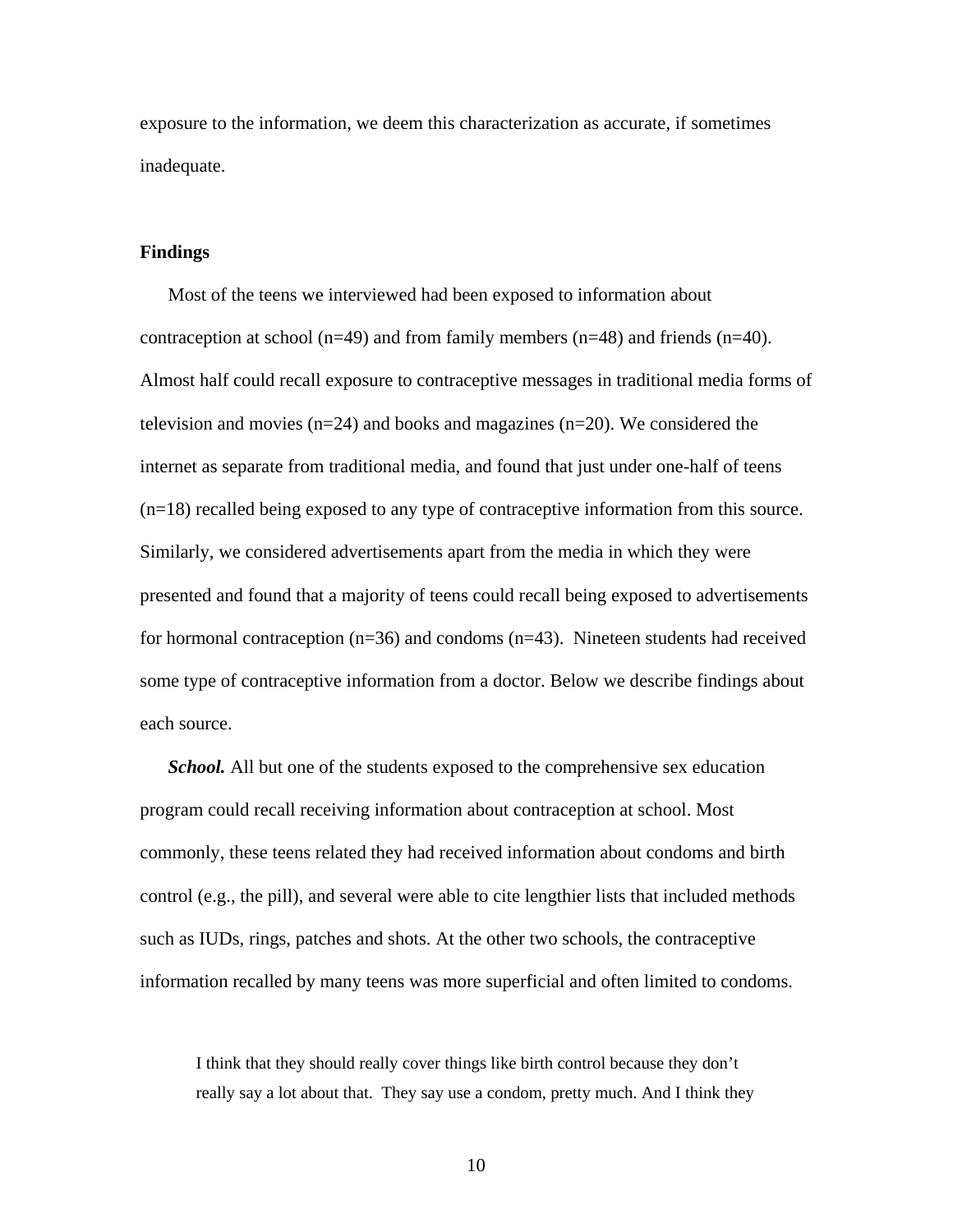should use more talk about birth control; say what kind of options are available and what are the side effects and risks to the person taking them.—Indiana, female, 17 years old, Hispanic, virgin

In addition to the above student, several others, usually females, related that they would have liked more information about how, exactly, hormonal contraception works.

It was more of just like inform you that it exists, pretty much. So it wasn't like they would say "yeah there is a pill and there is a shot." But they wouldn't be like "okay, this is how you would do it and this is how it works."—Indiana, female, 17 years old, non-Hispanic White, virgin

A few of the Indiana adolescents did not recall being exposed to any contraceptive information in high school, but did remember attending a condom demonstration in  $8<sup>th</sup>$ grade. Only a few students (from all three schools) stated outright that they had not received any information about condoms, birth control or safe sex at school.

Most of the teens across all three different school-based sex education approaches trusted the sexual health information they had received from school, and only two respondents indicated that they did not trust information received at school. Schools and teachers were trusted because they were seen as having fact-based knowledge or expertise about sexual health issues and were responsible for educating adolescents.

 …[T]hat's a place [school] that I would expect to know what they are talking about, to tell me the truth, to educate me on what I should know.—Indiana, male, 17, Asian , sexually experienced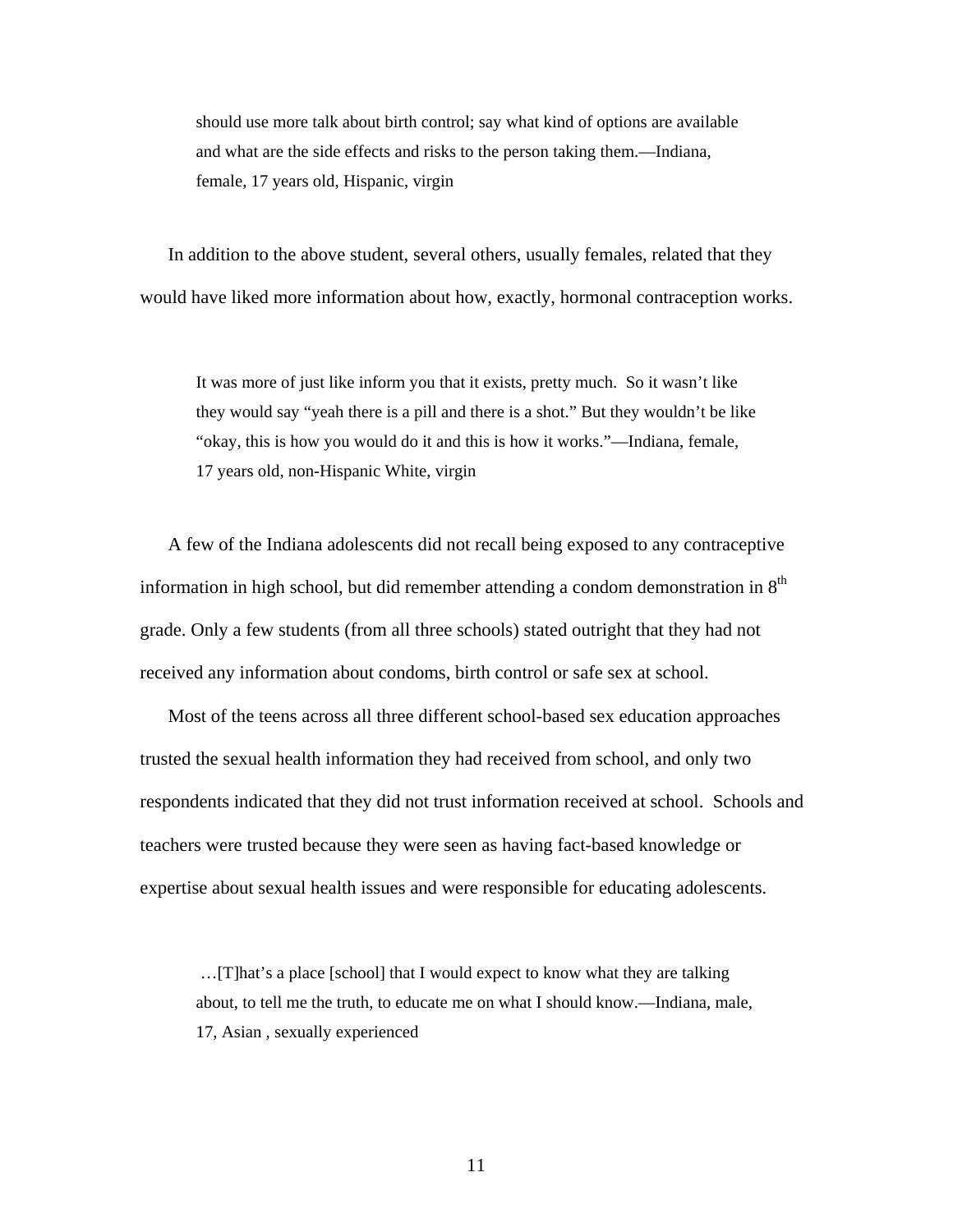*Family.* Most respondents, both male and female, had been exposed to contraceptive information from family members, and this information was both fact-based and experiential in content. There were important gender differences regarding content insofar as female students were far more likely than male students to obtain information about hormonal methods. Most commonly males reported receiving superficial information about condoms and that information was conveyed in what we refer to as "safe sex sound bites."

Pretty much, like my father never really told us about that so he pretty much told us "Keep the lights off and use a condom," and stuff like that. —Indiana, male, 17 years old, non-Hispanic White, virgin

Well, um, my dad told me one time to be careful, and my mom basically said the same thing in a different way. So they basically know, but, just only be careful, basically. —New York, male, 19 years old, non-Hispanic Black, sexually experienced

Contraceptive information was conveyed to female teens in several contexts. In most cases, a family member, usually the mother, discussed or referred to different types of contraception, or at least condoms. A few females reported discussing sisters' and cousins' experiences, both positive and negative, with the pill or the shot. Some female respondents related that a family member had discussed hormonal contraception in the context of helping them obtain, or offering to take them to get, a method. In most of these situations, the offer came out of concern or knowledge that the respondent was, or was getting ready to become, sexually active.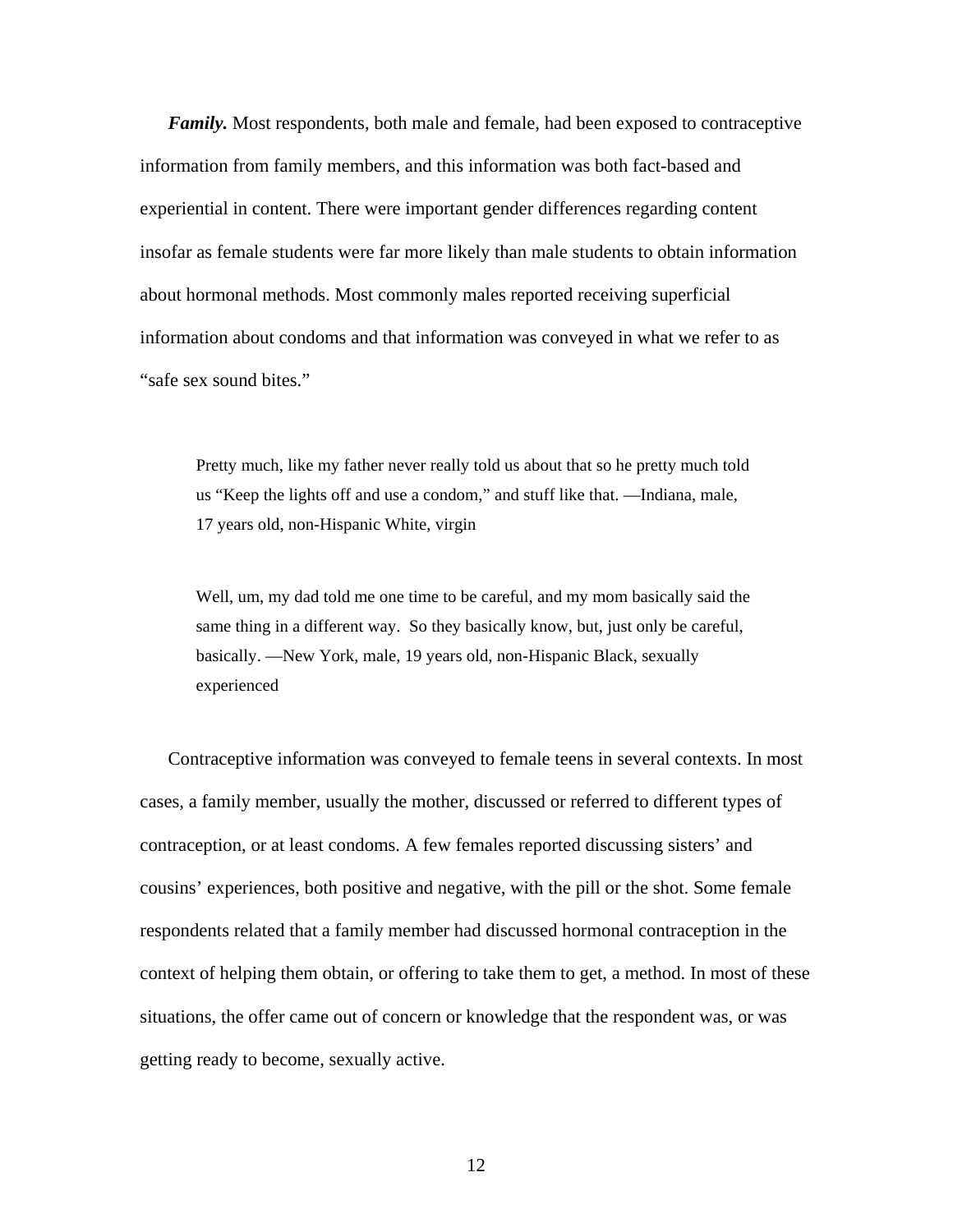She [her mother] is always telling me about the Plan B pill. And she is always telling me about she had me at a really young age. And even though babies are a blessing, it makes everything harder. And she was like 'if you are going to have sex, I just really wish that you tell me so that I could prepare you." —New York, female, 17 years old, Hispanic, unknown sexual experience status

Additionally some teens related that they had discussed, and sometimes obtained, hormonal contraception with their mothers for non-contraceptive purposes. By contrast, only a few male students we spoke to reported obtaining more "hands on" or instrumental information from family members. This occurred in the form of providing condoms, which were more likely to come from family members closer in age to the respondents, such as brothers or cousins, rather than parents.

The Asian adolescent females we interviewed were more likely than females from other racial and ethnic groups to indicate that they had not obtained any contraceptive information from family members, and both Asian females and Asian males were less likely to report having had substantive discussions about contraception with family members (and more likely to relate that contraceptive information was conveyed as "safe sex sound bites"). Several Asian respondents stated explicitly that parent-child discussions of these issues were somewhat taboo in their culture.

As with schools, family members were also highly trusted by these teens. Family members, and parents in particular, were trusted because they were honest, had the respondents' best interests at heart, and were often willing to speak about, or at least speak from, their personal experiences. These teens tended to indicate a high level of trust based more on their overall relationship with their parent or family member and less about the amount or nature of safe sex information itself.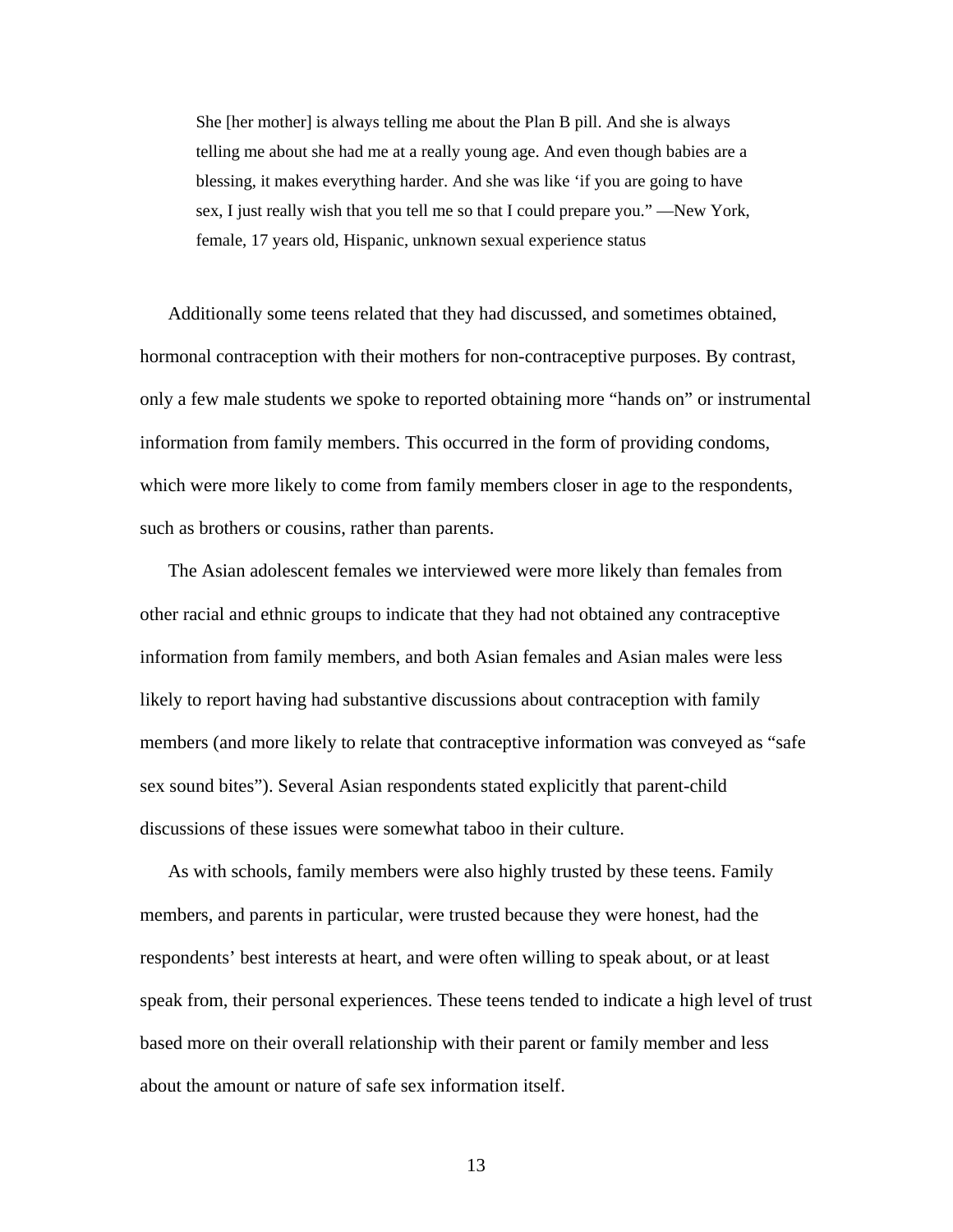Well from my parents I would say, what little I have gotten I would say I trust it completely. —Indiana, male, 17 years old, non-Hispanic White, sexually experienced

…I know that when she [Mom] speaks, it's like the truth. And she speaks for what's best for me. —New York, female, 16 years old, Hispanic, virgin

*Friends.* Most of the teens had discussed contraception with their friends, and, again, factual and experiential information were both conveyed. Female students discussed a wider array of methods (9 methods mentioned in total) with friends than did boys (5 methods). Males related that their friends often discussed condoms in a positive light; that is, many related that their friends, including those who were not sexually experienced, advocated using condoms or used condoms themselves. At least six respondents, mostly males, had either helped friends obtain condoms or related that they had had received condoms from friends. A few males did relate that they had friends who had unprotected sex and/or believed that condoms made sex less pleasurable.

Discussions and exposure to information about hormonal methods were more varied. Among female teens, birth control was discussed for purposes of both pregnancy prevention and regulating their periods. Females also discussed strategies for obtaining birth control, the pluses and minuses of various hormonal methods and side effects. A few males related that they had discussed side effects with female friends, but for the most part they did not discuss hormonal methods with male friends.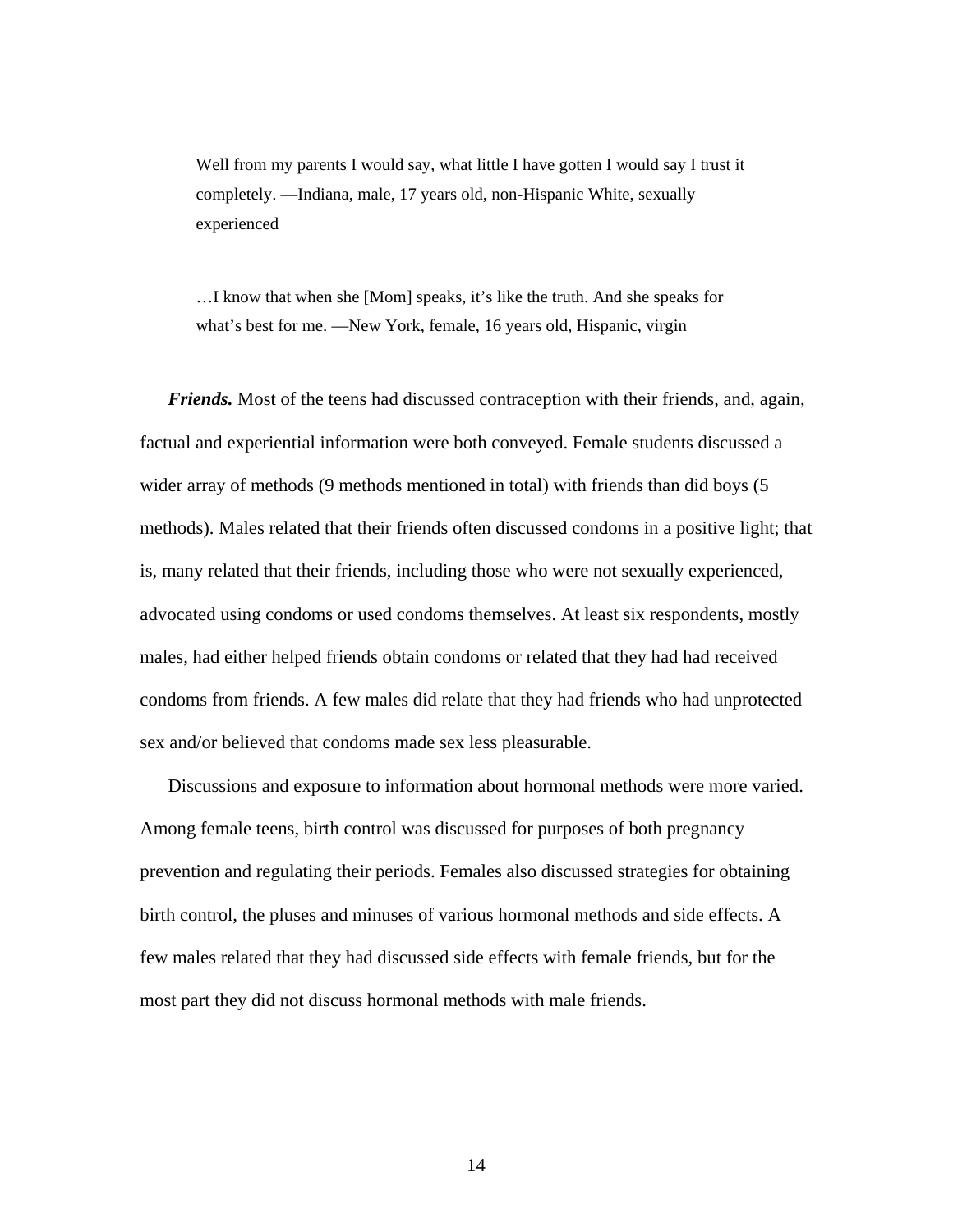As guys, we don't really, we talk about what we use, you know, not what the girl uses, 'cause that's kind of their thing. If they use birth control, they use it. If they don't, they don't. Um, but for guys usually the only thing is condoms that, you know, that we know about for sure. —Indiana, male, 18 years old, non-Hispanic White, sexually experienced

Most of the teens we spoke to related that contraception is promoted and encouraged among friends. While this promotion could take an instrumental role, (e.g. asking a friend if they needed a condom), it could also be encouraged through joking around or discouraging friends from "being stupid" (as in not using protection).

[S]he'd be like, "oh my friend said that she is having sex and they use like, they don't use a condom but he pulls out." So I am always like, "No, let's not do that." And I am glad that she is asking me and not going to someone else and saying like "oh you are doing that?" and someone is giving her false information. —Indiana, female, 18 years old, non-Hispanic White, sexually experienced

There were no strong differences by race or ethnicity with the exception of Asian females. For the most part, there was a lack of conversation around issues of safe sex among this group, largely due to the fact that the Asian females we spoke to were less likely than teens of other races and ethnicities to have talked about sex in general with their friends.

The adolescents we interviewed tended to be skeptical of at least some of the sexual health information they had obtained from friends. In particular, respondents thought, and sometimes confirmed, that friends provided them with incorrect information about contraception and pregnancy, or lied about their own sexual experiences. At the same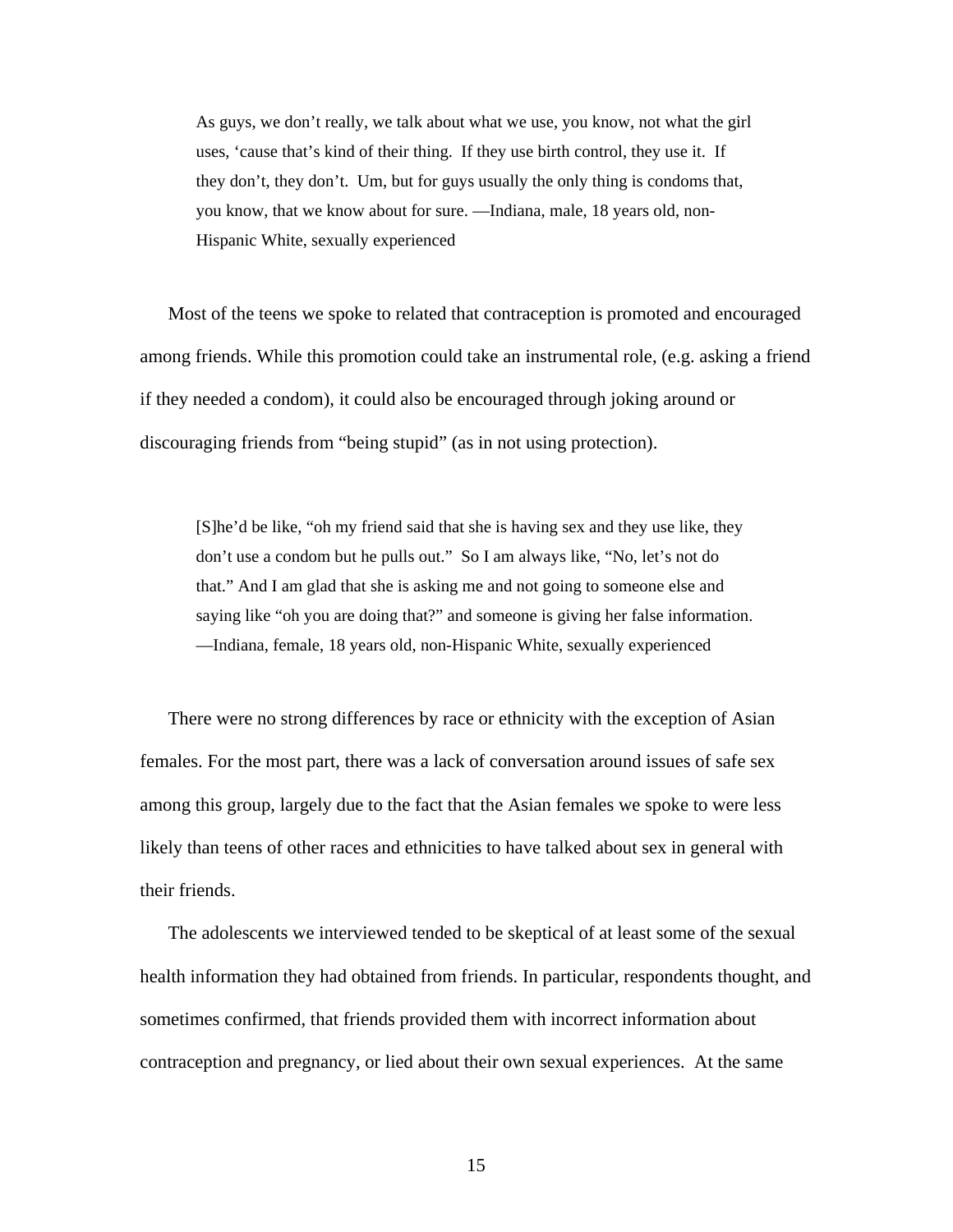time, friends, like family, were trusted because they had the respondents' best interests in mind and, in some cases could speak from experience.

*Girlfriend/boyfriend*. Though not all of the interviewees had been in a romantic relationship, slightly more than one-third had talked with a boyfriend or girlfriend about contraception, including some who were virgins or whose sexual activity status was unknown. For the former group, discussions about contraception most often came up in the context of "if we have sex" while sexually active teens discussed whether or not and what types of contraception they were using. For some couples, these discussions, even if brief, occurred on a regular basis.

Respondent: Yeah, we do. Like we decided when we do decide we want to have sex that we both, I would get on birth control and he would get condoms. So, yeah. Interviewer: And again, how often do you all talk about that type of stuff? Respondent: Once or twice a month. —Indiana, female, 18 years old, non-Hispanic Black, virgin

However, in most cases it seemed that little substantive or new information was being conveyed, the exception being that a few male teens seemed to have learned a little about hormonal methods when they had female partners who used them. Most of the conversations described often seemed brief, with just enough information being conveyed to assure the partner that they were, or would be, protected from pregnancy.

*Traditional Media*. The contraceptive information conveyed in television and movies was talked about differently from that conveyed in magazines and books. More than a third of adolescents could recall being occasionally exposed to contraceptive messages on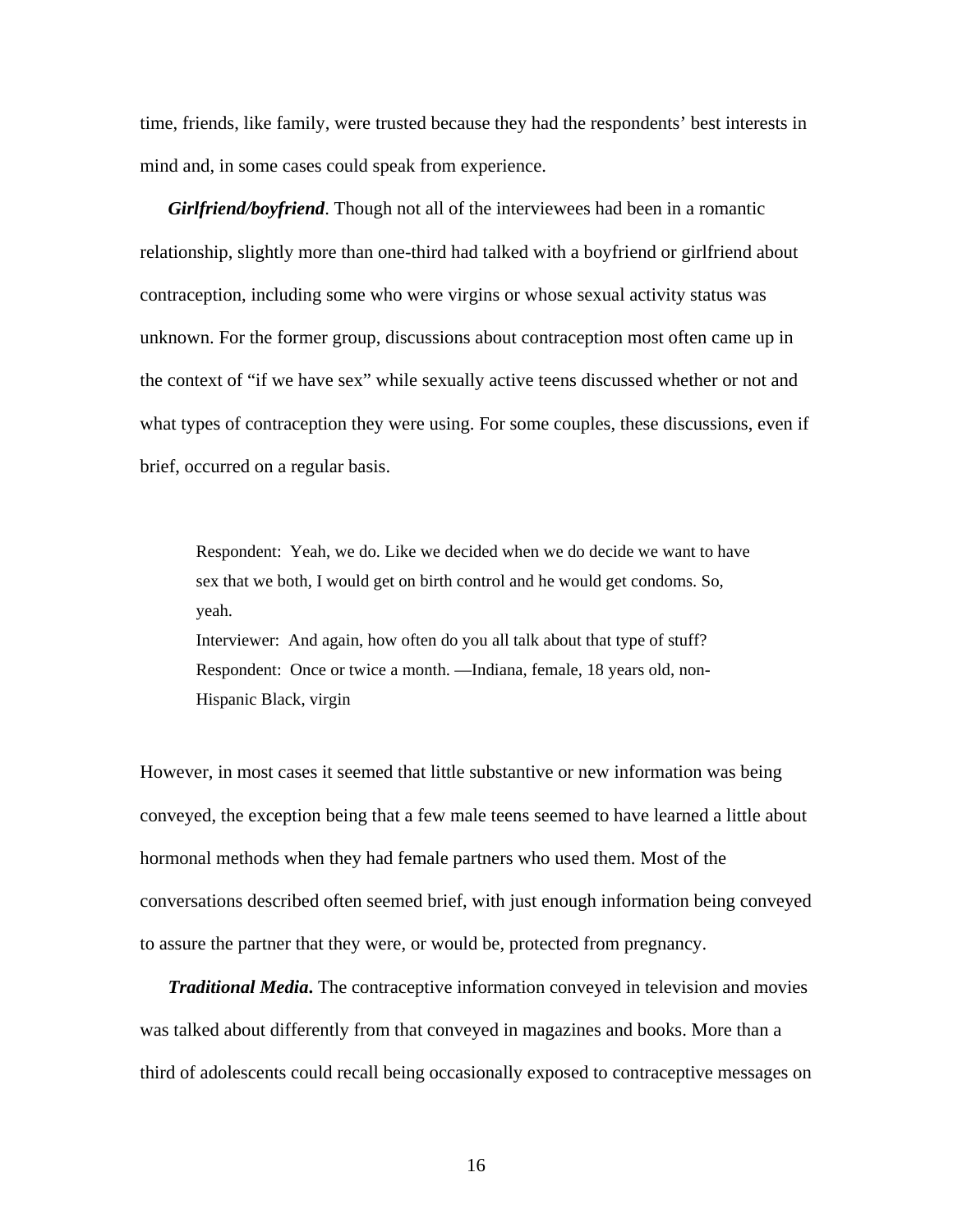television or movies, most commonly as part of a storyline—for example, a female character talking about or taking her birth control or a character talking about, purchasing or using condoms. A few recalled public service announcements promoting safe sex or condom use. Very few teens seemed to have obtained new information from these sources, though a few mentioned getting useful information from shows intended to be educational, including *Berman and Berman* and *Talk Sex with Sue Johanson*.

Magazines and books, by contrast, were typically recalled as purposely conveying factual information about contraception. Most of the students who had been exposed to contraceptive information in this format were females, and they tended to mention magazines aimed at their age group such as CosmoGirl and Seventeen. They recalled coming across information about different types of contraceptive methods as well as abstinence and STDs. While respondents generally indicated that the information from these sources was accurate, interest in the information varied; some teens seemed to eagerly absorb it—one female related that magazines were her main source of sexual health information--while others simply glanced at the articles.

*Internet.* About three-quarters of the teens we interviewed reported daily use of the internet, ranging from a few minutes to several hours. The other teens had less frequent exposure ranging from every other day to every few weeks. Most commonly teens used the internet for email/instant messaging and social networking (e.g., MySpace, Facebook). While slightly more than one-third had been exposed to contraceptive information in this venue, most of these teens had accessed this information for a specific purpose—typically a school project or in response to a personal problem (e.g., one teen looked up information about a missed birth control pill for her friend). Few of these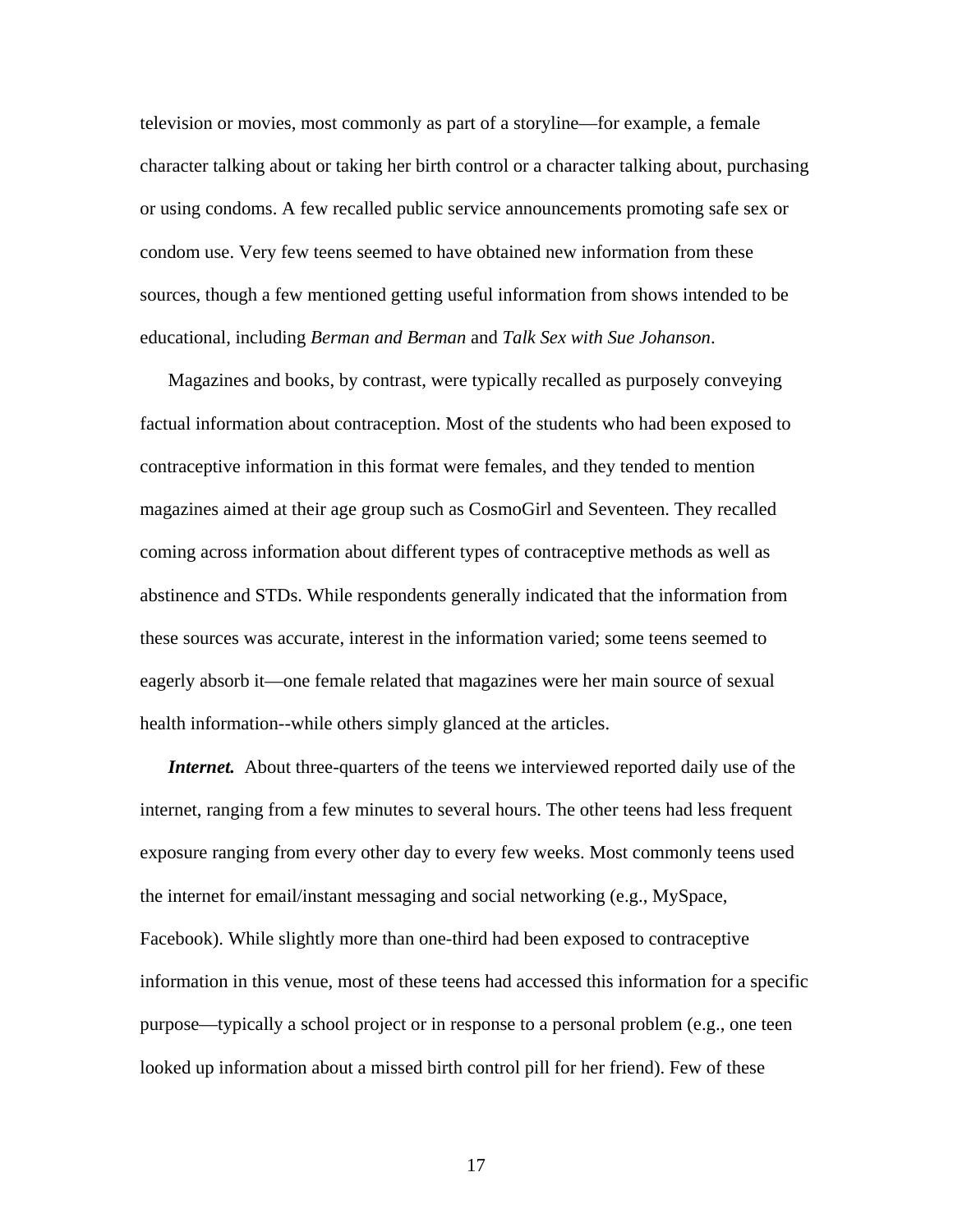students regularly used the internet to find sexual health information and only one teen, a female, related that this was her main source of information.

The adolescents we interviewed were more likely to distrust information from this source than they were to trust it, and overall they were wary of information from the internet, regardless of whether or not they had actually sought out information from the web (Jones & Biddlecom, 2011). Wary students related that they would trust contraceptive information from the internet if it was from a reputable site. When probed, students indicated that .gov, .org and.edu sites were more likely to be trustworthy, as were sites associated with physicians or health care facilities (e.g., webmd, hospitals and health departments). Distrust of open content websites, and Wikipedia in particular, was common and awareness of the pornographic content of the web also contributed to wariness and distrust of sexual health information from this source.

Like the internet, it's pretty much just like giant billboard for sex. It's really, it's not a good place to go if you are young, because being on internet, because all the pop ups and things you could type in kind of makes you want to have sex. So it really doesn't enforce the abstinence rule and birth control, safe sex anything. —Indiana, male, 17 years old, non-Hispanic White, sexually experienced

*Advertisements.* Most of the teens we interviewed had been exposed to advertisements for hormonal birth control and condoms, and only four could not recall exposure to advertisements of either type. Television, the internet and, for females, magazines were identified as the most common venues. In some cases, and especially with condoms, it did not seem that the respondents had gleaned any new information, but, rather the ads seemed to have served the purpose of maintaining or increasing awareness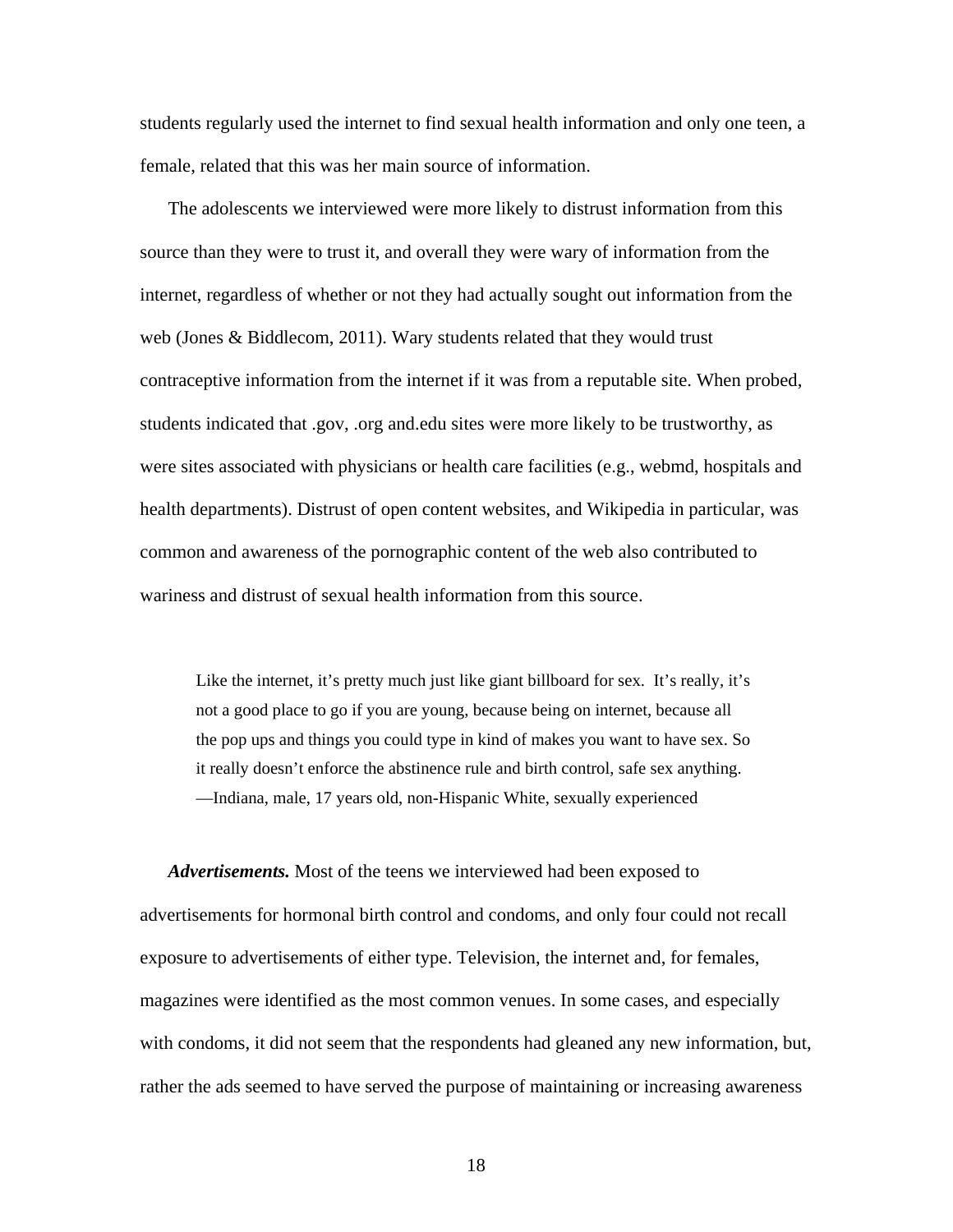of specific brands. But the way some teens discussed the ads for hormonal contraception suggested that they had gained some new information, even though the details were sometimes unclear.<sup>6</sup> The potential of fewer periods promised by some hormonal methods was the most common feature recalled by both females and males.

And birth control pills that talk about having a period for females once a year or something like that or twice a year, and how it doesn't prevent you from getting an STD or whatnot. I see it very often, but I barely watch TV lately. —New York, male, 19 years old, non-Hispanic Black, unknown sexual experience status

In a few instances, advertisements provided, or reinforced, negative perceptions about hormonal methods.

Yeah, and it was like and "you may experience bleeding in between periods that could be heavier than a regular period." I was like "Okay, I am not really seeing the pluses here." …We are going to lower your periods but, you might have spotting in between that's heavier than a period. I was like "Are you kidding me?" —Indiana, female, 18 years old, non-Hispanic White, sexually experienced

Many teens recalled exposure to advertisements on the internet—in the form of pop-ups or sidebar ads. However, since these advertisements typically required teens to click on them to find out information, these were less often discussed as providing substantive information.

*Doctors*. At least 19 teens, mostly females, had discussed contraception with doctors. Most commonly teens related that they had been asked about their sexual activity status

 $\overline{a}$ 

 $6$  A few teens also referred to advertisements for the HPV vaccine and male sexual enhancement drugs when asked about contraceptive ads.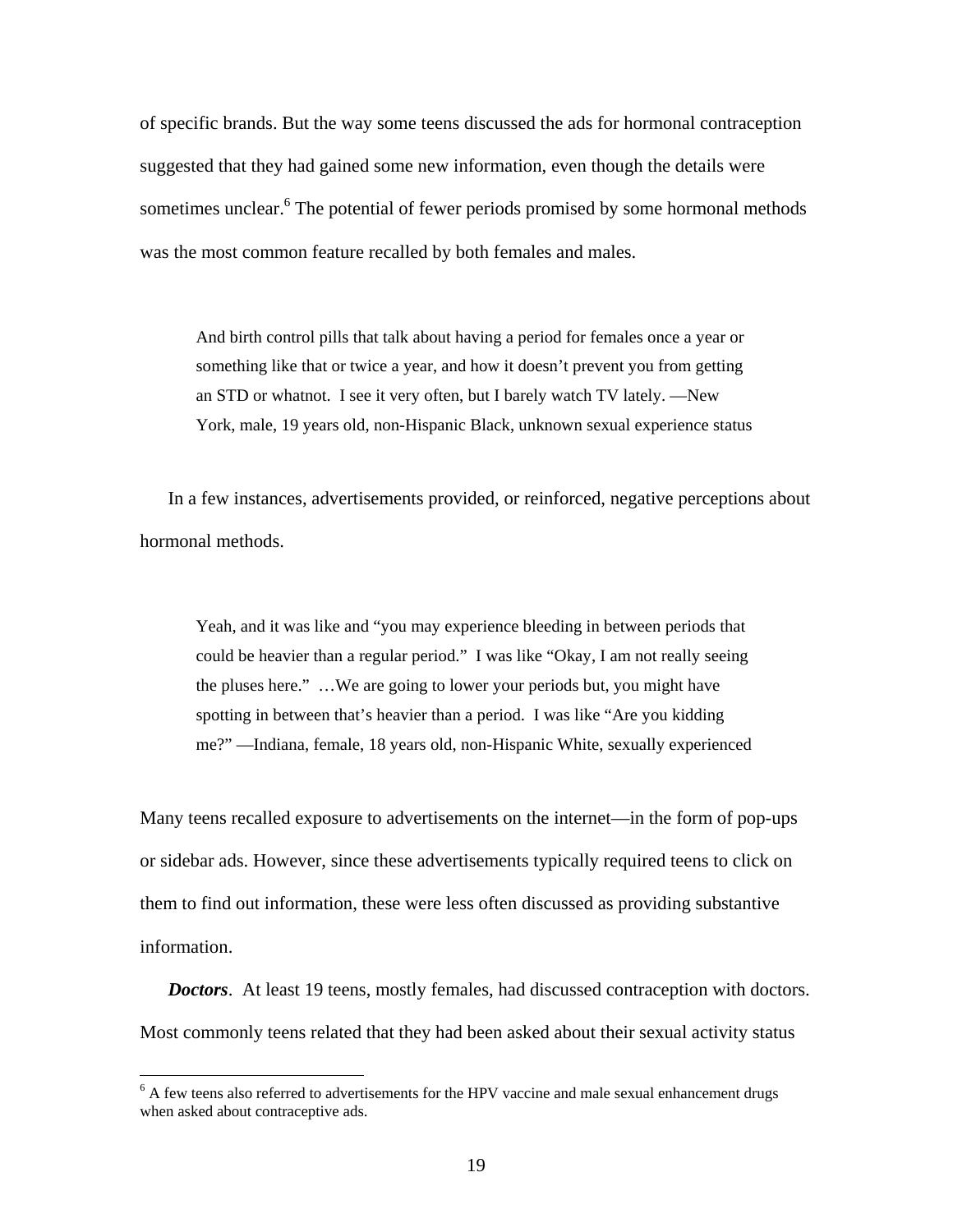and informed that they could obtain contraception if they needed it, and/or advised to use condoms. Some teens, most commonly females, related that the information they obtained was substantive and useful.

Oh my doctor. She told me a lot about it. I feel like I have talked more about this with my doctor than my parents. She will explain to me like she will also tell me the same thing. "Its important that you practice safe sex" and she will always ask me "are you sexually active?", and I always said "no", but she would explain to me like, "if you do it, do it carefully, like…use condoms" and stuff like that. — New York, female, 17 years old, Asian, virgin

But in a few notable instances both females and males related that doctors discouraged, or were perceived as discouraging, contraceptive use. While not a common source for information about contraception, these teens did trust doctors or clinics generally because they were seen to have expertise in this area.

#### *Themes*

Over the course of analyzing the 58 interviews, we identified two dominant themes that characterized teens' discussions of the contraceptive information they were exposed to across a variety of sources. This first was wariness about contraception. Teens thought it was important to get information about contraception, but the information they were exposed to created awareness that hormonal methods could be associated with side effects, and that even with contraception, "safe sex" poses some risks. About half of the teens we interviewed, mostly females, mentioned negative aspects of hormonal birth control methods. In a few cases students clearly had inaccurate information, for example indicating these methods could "close ovarian tubes." But many of the negative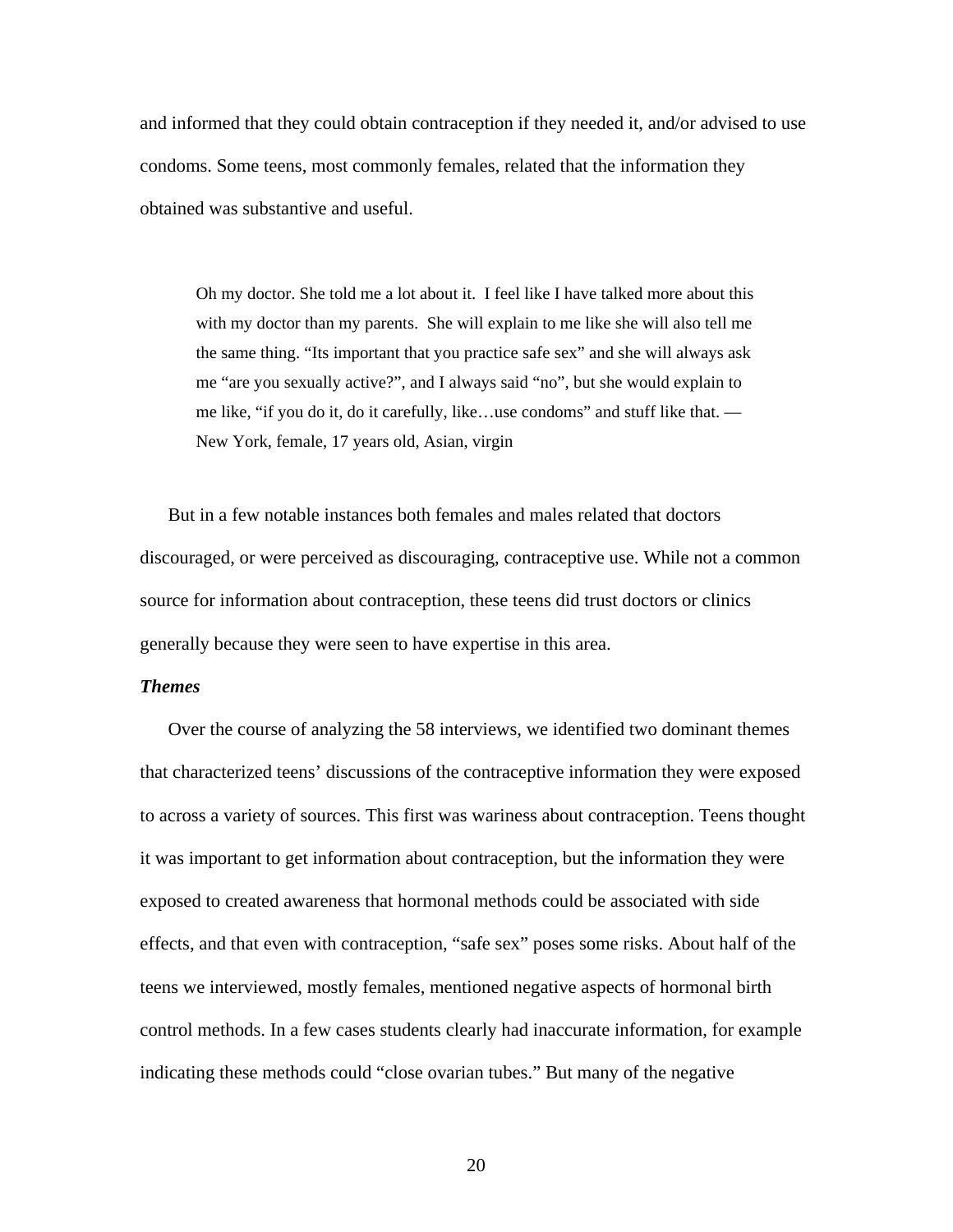perceptions were related to the actual side effects that some hormonal method users experience (e.g., weight gain, disrupted menstrual cycles, migraines, depression), conveyed in both the factual information teens had been exposed to as well as personal experiences of people they knew. Several females remarked that the long list of side effects that accompanied advertisements for hormonal methods perpetuated, or even created, this awareness. Several related stories of someone known to them who had become pregnant while using birth control:

My friend, she told me her sister got pregnant on it [DepoProvera]. And I am like… a lot of people tell me "well, it's like a 100% chance; it's like 99.9; you're not going to get pregnant". I am like oh. I'm pretty sure I can, it happened to this person over here. It can happen to me. —Indiana, female, 17 years old, non-Hispanic Black, sexually experienced

As demonstrated by the above situation, these negative perceptions about hormonal methods were not always strong enough for teens to disavow these methods for themselves or others. Many were aware that side effects were not inevitable and were only experienced by some women. Additionally, several teens related that they were using hormonal methods and did not discuss having any concerns or problems.

Condoms were generally portrayed and discussed in a positive manner by both male and female teens. Some teens specifically recommended condoms over hormonal methods because they did not have side effects, they reduced the risk of *both* pregnancy and STDs and gave males some amount of control and responsibility. But teens were aware that even condoms were not foolproof, noting that they can break, "pop" or expire and they are not always 100% effective in preventing STDs or pregnancy.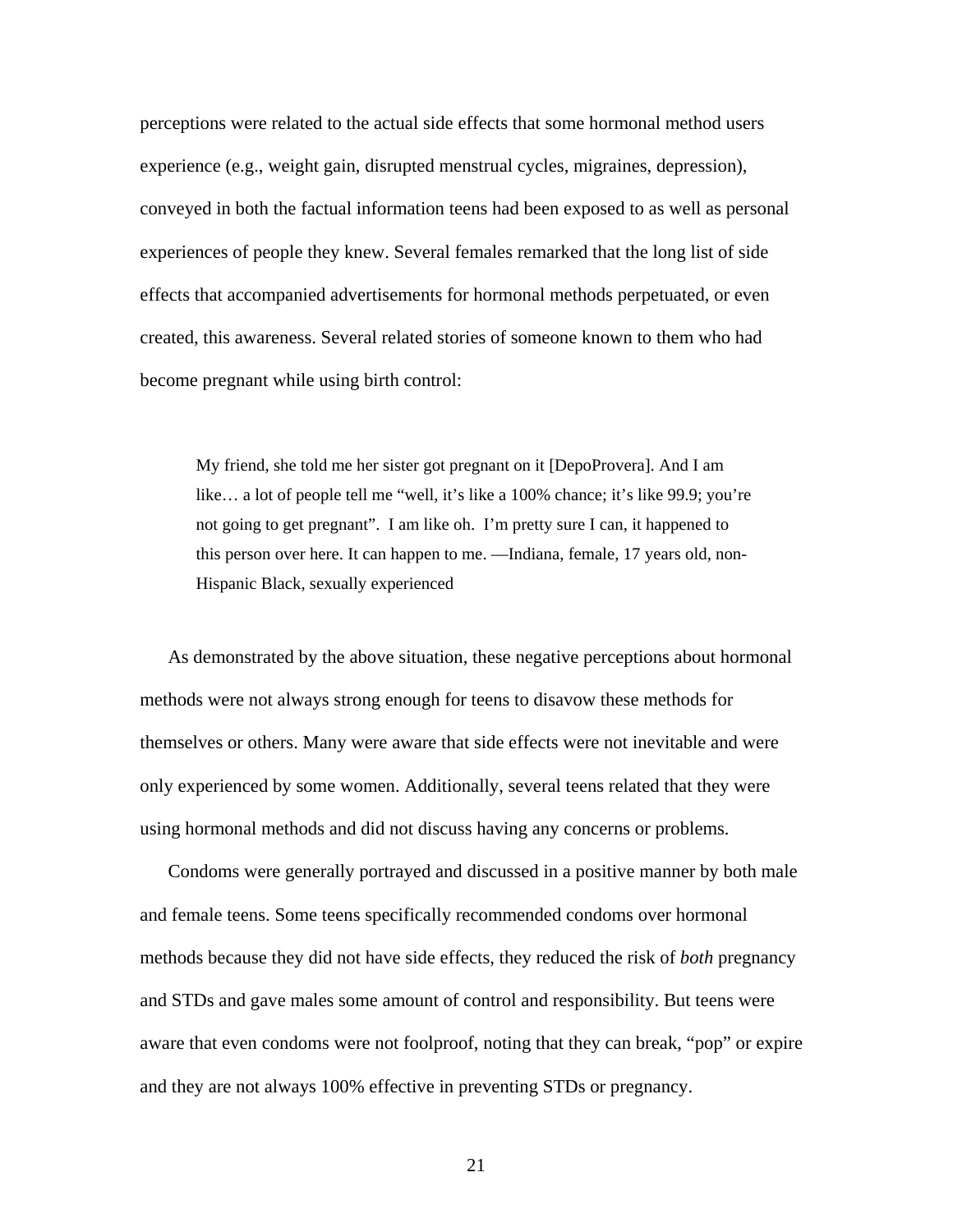A number of students recalled receiving information about contraceptive failure rates from sources such as school, friends and the internet. In most cases, this information seemed to have been presented as a realistic assessment of the fact that no method is perfect and some methods are better than others. More troublesome were the few instances where teens recalled failure rates being overemphasized or inaccurate information being provided. The below quote pertains to an abstinence-only peer education program that some of the Indiana teens recalled being exposed to in middle school.

…[E]ven if you have sex and you use a condom, you can still get pregnant. That's what they told us in like  $8<sup>th</sup>$  grade. There are still micro tiny holes in a condom so you can still get pregnant. —Indiana, female, 17 years old, Hispanic, sexually experienced

During the interviews, we probed teens' for exposure to information about abstinence as well as contraception, and one unanticipated theme arising from the interviews was that contraception and abstinence messages were generally talked about in compatible terms. Prior to the interviews, we considered contraception and abstinence to be somewhat opposing constructs, and assumed teens would regard abstinence as an "all or nothing" safe sex strategy and contraceptive information as appropriate for sexuallyactive adolescents. But many of the adolescents we interviewed discussed abstinence and contraception in ways that made them compatible.

Well, you can always wait. It's nothin' to rush. You can, you know -- if you do decide to do it, use condoms, 'cause, you know, things that happen that people do not want to happen: having kids; gettin' diseases and all that. –New York, female, 17 years old, non-Hispanic Black, virgin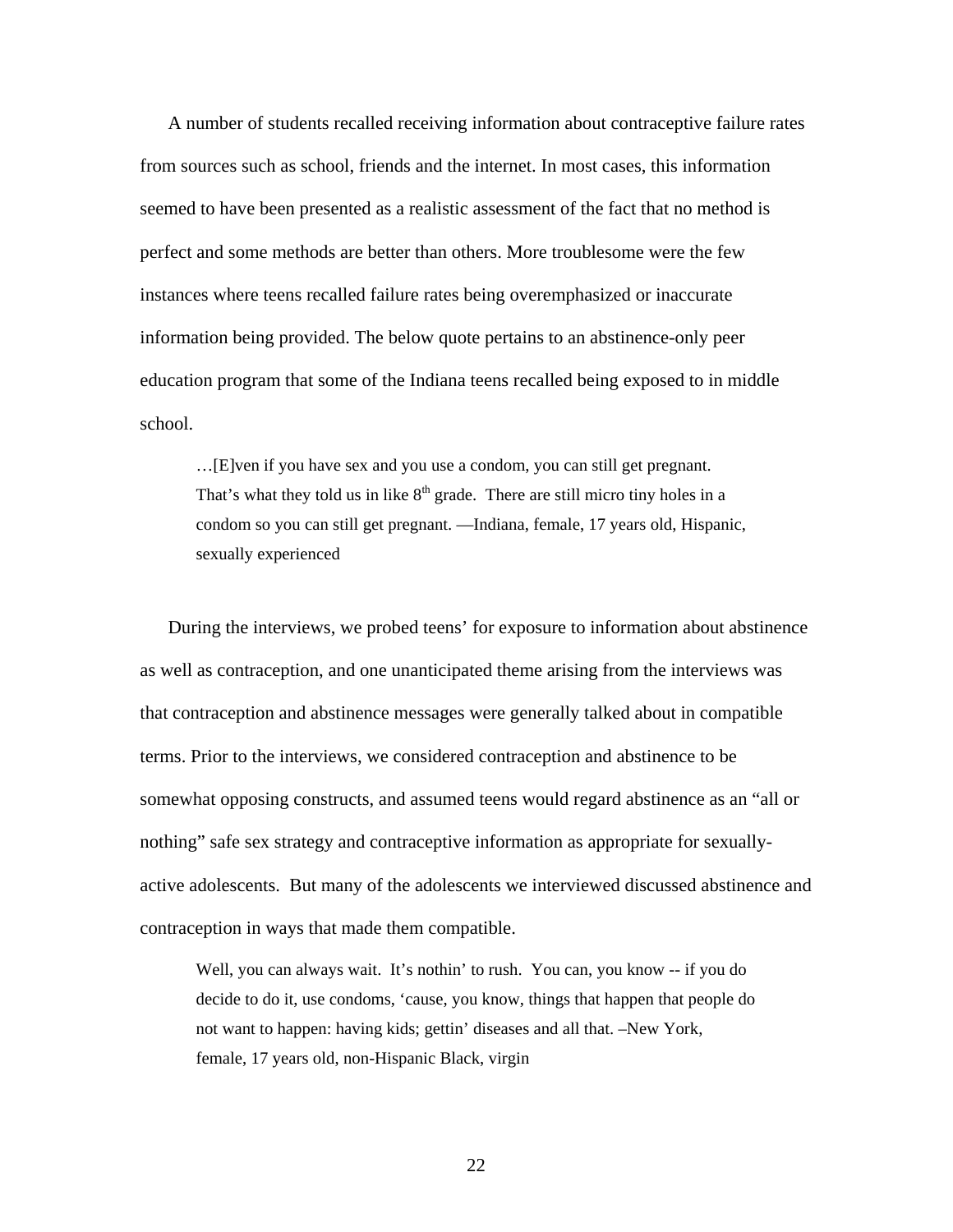Notably, these teens did not have a uniform definition of abstinence; over the course of a single interview a respondent might refer to abstinence as waiting until marriage to have sex, waiting until one was "ready," or simply as "waiting." They also tended to talk about abstinence as an option or a choice, and not as an "all or nothing" outcome. Teens discussed needing a range of information—about abstinence, about contraception, about consequences—so that they could make the right choices about sex.

I learned about every kind of birth control conceivable. I learned about abstinence. I learned about how and why, you know, the upsides and downsides, what you should look out for. Why, it's okay to use birth control but why it is better to be abstinent.—New York, male, 18 years old, non-Hispanic White, unknown sexual experience status

Many teens also reported exposure to both contraceptive and abstinence information from the same sources. For example, many sex education classes provided information about both abstinence and contraception and a number of respondents related that parents encouraged them to wait to have sex, but to "be safe" if and when they did. Like contraception, much of the abstinence information teens were exposed to was restricted to "sound bites," such as "don't have sex" or "be abstinent," as opposed to concrete strategies for delaying sex.

#### **Discussion**

Teens were exposed to and relied on a range of sources for information about contraception, and no one source could be considered the most important or dominant. Thus, studies that focus on one source provide a partial picture of the full scope of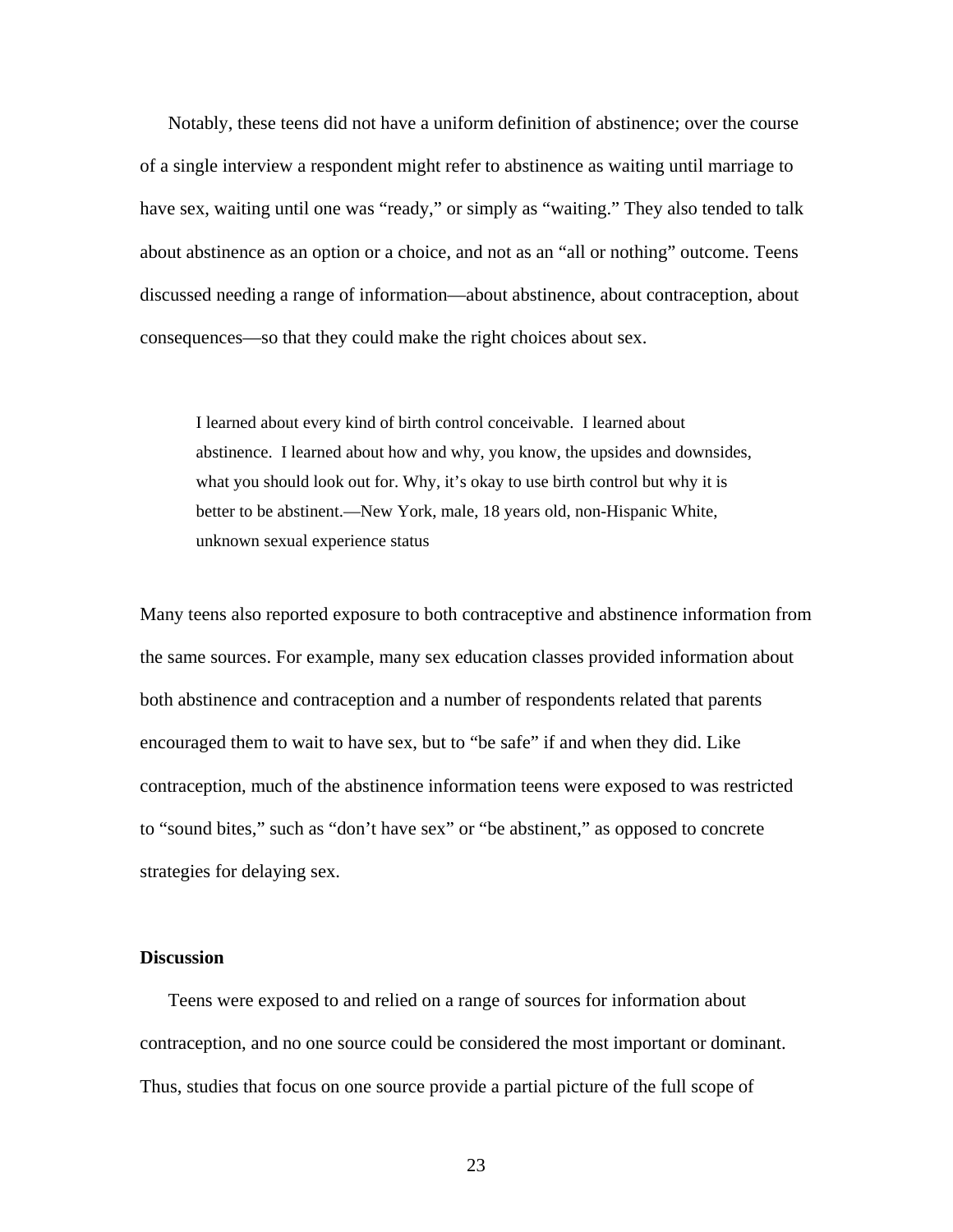information sources used by teens. Prior research has found that school, parents and friends are the most common sources of information about sex (Henry J. Kaiser Family Foundation, 2003; Dilorio et al., 1999; Handelsman et al., 1987; Sprecher et al., 2008), and these patterns were largely evidenced among the teens that we interviewed. However, our study suggests that quantifying these associations does not fully capture the ways that teens acquire information.

Formal sex education plays an important role. Each of the three schools where we conducted interviews had a different type of sex education, ranging from comprehensive to minimal, from semester-long courses to periodic discussions. But the information presented by teachers was almost unilaterally trusted by these high school students because of (presumed) teacher training in the subject and because schools are seen as providing accurate information.

Family, mainly parents, was also an important source of contraceptive information. Again, the level and type of information provided by this source was quite varied, but family was highly trusted because of their inherent concern for the well-being of these teens or their own experiences informing the information they were providing.

Friends were also a common source of information about safe sex, and the format varied from stories of personal experiences to teasing that conveyed safe sex messages to instrumental talk about where to obtain hormonal methods and condoms. Teens were less likely to offer full trust in what friends said because they sometimes lied, exaggerated or were in possession of incorrect information.

The intersecting issues of teens, sex and the internet have been the subject of many headlines and a quite a few research articles (Borzekowski & Rickert, 2001; Moreno et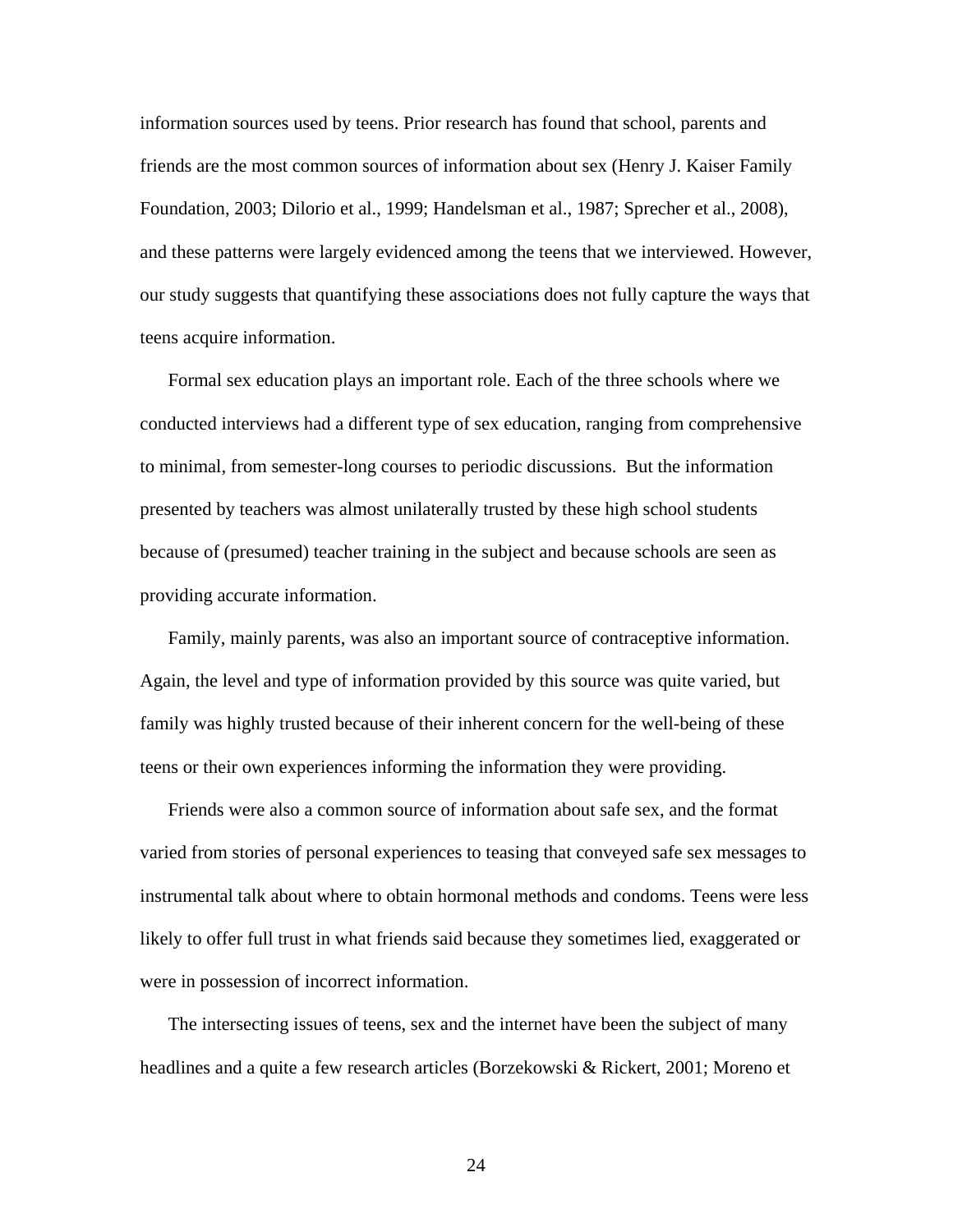al., 2009; Rideout, 2001; Wolak et al., 2007; Ybarra & Mitchell, 2005). However, few of the teens we interviewed regularly relied on this source, and many expressed doubts about the veracity of information pertaining to sex from this venue. While this does not diminish the potential of this source to improve sexual health education, it does suggest that the internet is not filling the sexual health information gap.

Numerically speaking, most of the teens we talked to had been exposed to contraceptive information in some "traditional" media format, but this information was somewhat sporadic and often subtle or indirect. Somewhat surprising, most of the teens we talked to could recall exposure to advertisements for hormonal contraception, and this may have been a substantive source of information for at least some teens. Other, though less common, sources of information about contraception included girlfriends and boyfriends and physicians.

Many teens were exposed to safe sex mantras from a variety of sources, but relatively few were exposed to substantive information from multiple sources. Detailed information about contraception, when described by teens, was generally limited to the side effects of hormonal methods, with some teens discussing failure rates. The one notable exception is that some females had been provided with detailed information about hormonal methods from both family members and (female) friends, for purposes of both pregnancy prevention and regulating their periods. The personal experiences of others could sometimes serve as a source of detailed information about methods. However, it was unclear if teens actually knew how to use condoms correctly and several indicated a lack of knowledge about how hormonal methods worked even though they were aware that these methods existed.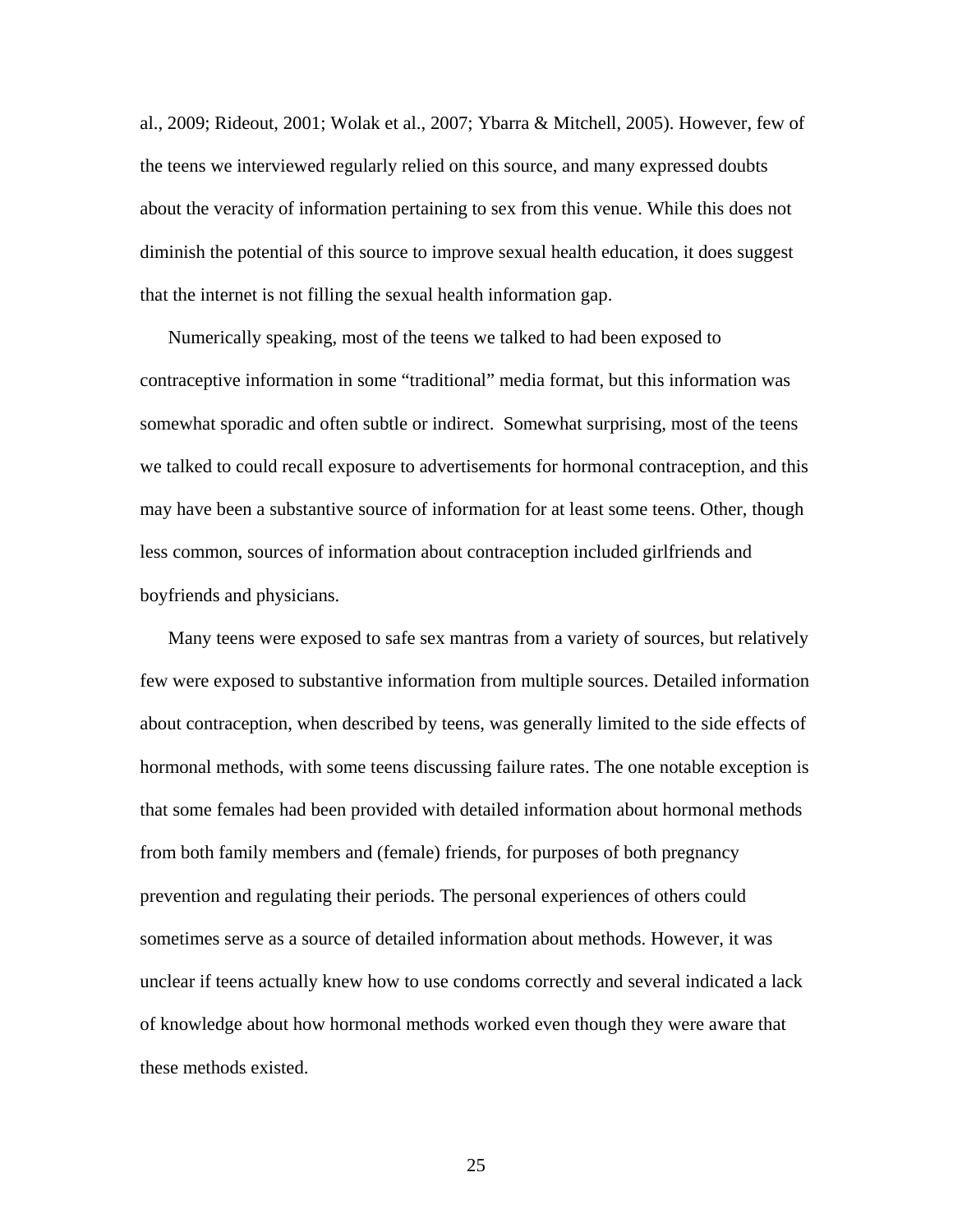Public debate over the past decade has at times contrasted safe sex information with abstinence information and put forward the assumption that providing information about both sends a mixed message (Masland, 2009). Yet in the words of many of these teens from very different school-based programs and personal experiences, contraception and abstinence were seen as compatible and, therefore, teens need information about both. Ott et al. (Ott et al., 2006) found that many teens regard abstinence as a natural stage of development, and the choice to become sexually active is an important one. These ideas were echoed among the teens we interviewed, who related that teens need information about both contraception and abstinence so that they could make the right choices about when to have sex and how to protect themselves.

#### **Limitations**

There are several limitations to this study. First, the extent to which our study reflects where and how teens got information about contraception is only as accurate as the respondents' memories. It is possible that some teens did not recall, or failed to relate, exposure to substantive information about contraception. If the information was not relevant to the respondents at the time, or if they did not value the information or information source, they may have ignored or forgotten it. Similarly, a one-time, 40 minute interview is not the most appropriate context for allowing respondents to recall and reveal the full range of contraceptive information to which they had been exposed. Subsequent, or repeat, interviews with the same respondents would likely have allowed for better recollection of information as well as improved trust between the interviewers and the respondents.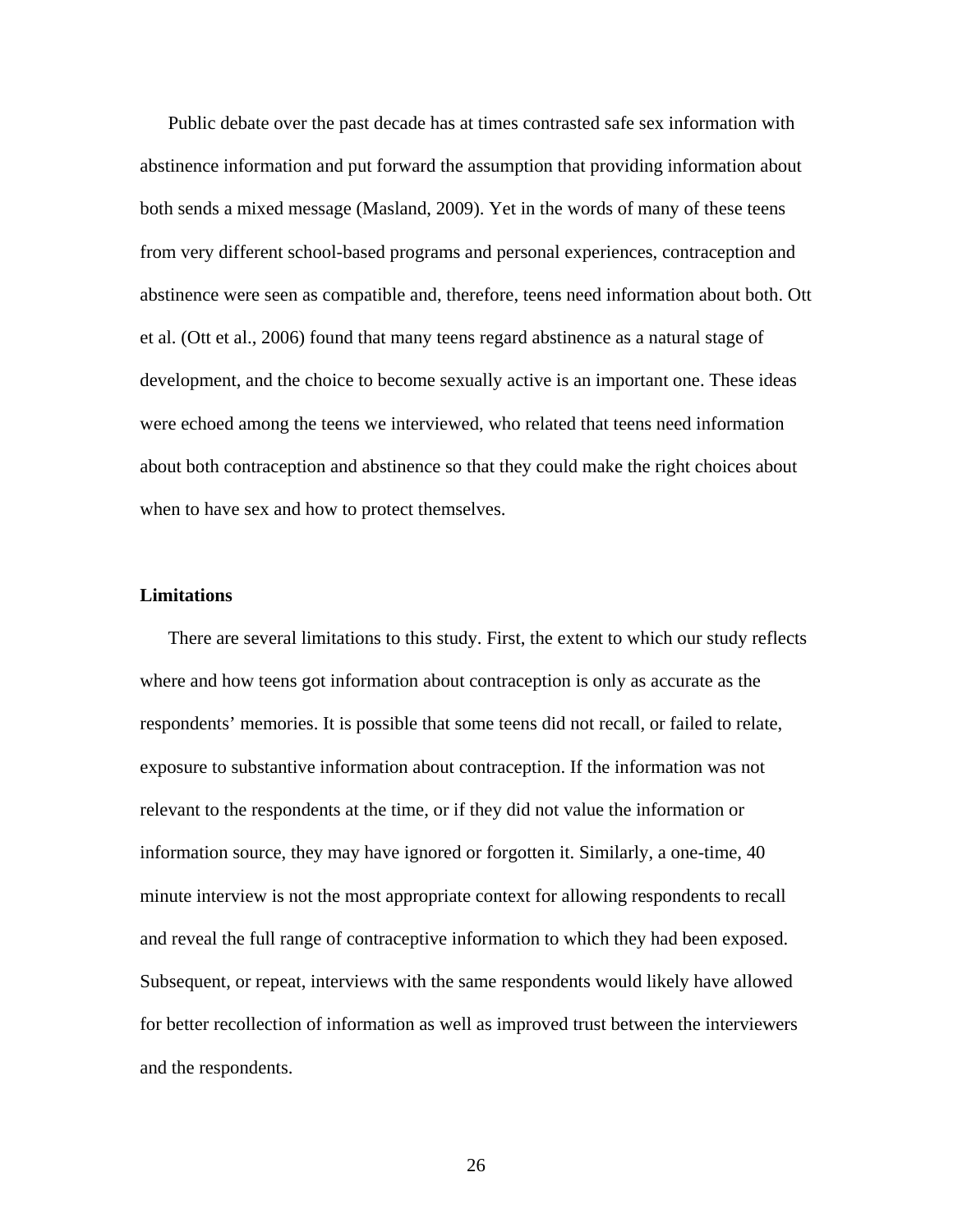The study focus and recruitment materials may have deterred sexually-experienced teens from participating. While the recruitment materials indicated that the interviews would focus on where students' obtained *information* about sexual health issues, several respondents related that they had expected us to question them about their sexual behavior. More than half of the teenagers we interviewed related in an unprompted way that they had not had sex. While this proportion seems reasonable, especially in light of the fact that more juniors than seniors are in the sample, we still speculate that sexuallyexperienced teenagers may have been more uncomfortable talking to strangers about these issues. Alternately, sexually-experienced teens may have worried that simply asking parents to sign the consent form would result in questions about their own sexual behavior. This latter situation also raises the related limitation that the requirement of written parental consent may have prevented some high school students from participating because of parental refusal (real or anticipated) for other reasons.

At the Indiana site we are aware that we interviewed two couples (e.g., four of the interviewees were members of two heterosexual romantic dyads) and that several of the students were members of the same friendship network. This information was related in the interviews and observed by the interviewers. These dynamics may have resulted in a more uniform perspective on the topics covered. We were not aware of friendship and romantic networks among the New York respondents, but we had less opportunity to view student interactions and/or they may have not mentioned it during the interview.

Finally, in the course of the interviews about 10 of the 58 students talked about being part of social groups specifically active around sexual health issues, including abstinence, HIV and AIDS awareness, and lesbian, gay or bisexual issues. These respondents were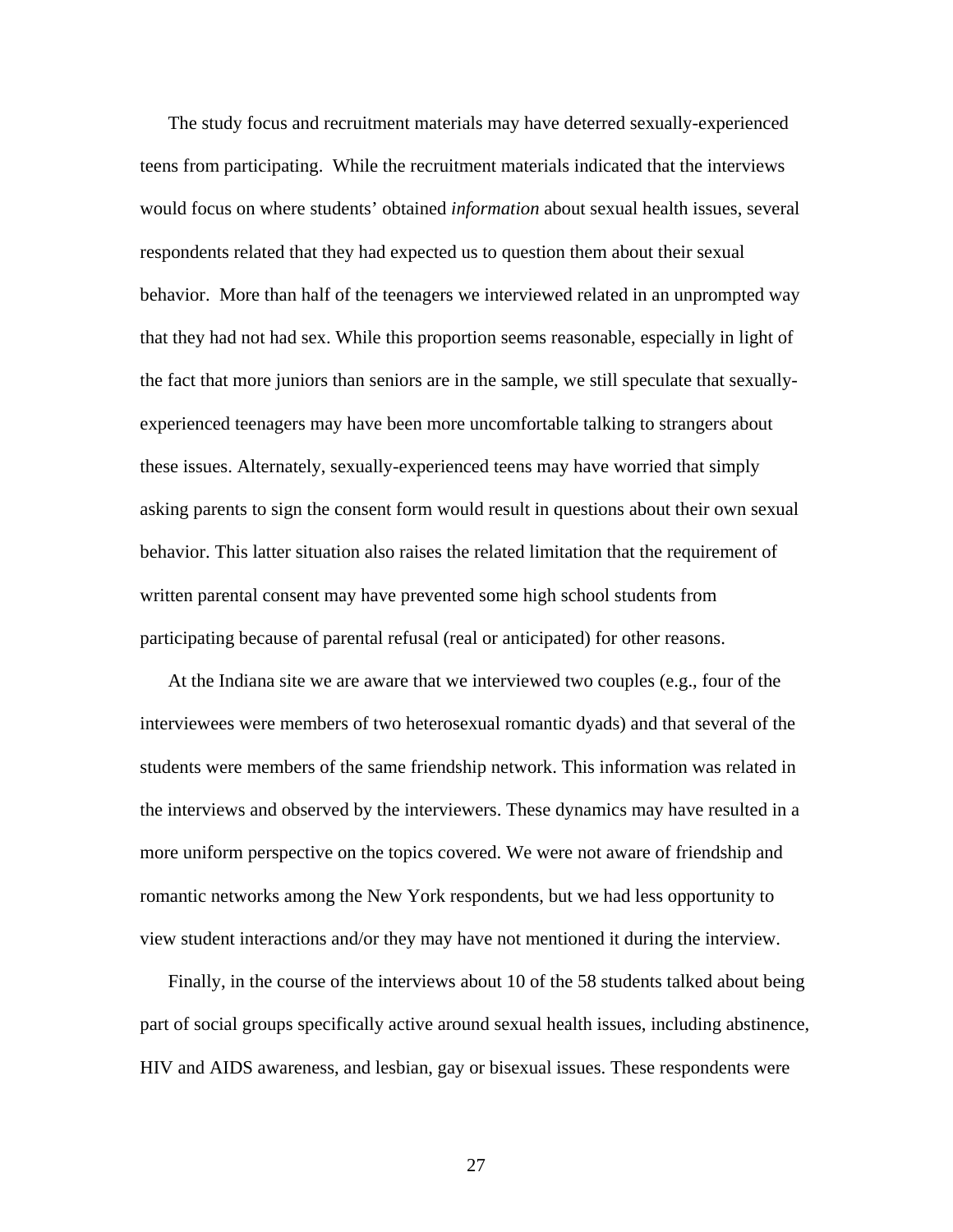especially motivated by sexual health issues and thus, unsurprisingly, interested in participating in our study. However, their views may not be representative of the wider student body at these schools. A counterbalance to this selectivity is that the sexual health issues adopted by these clubs are quite diverse.

#### **Conclusion**

Our findings suggest several specific directions for policy and programmatic efforts. First, findings from this study support bolstering school-based, comprehensive sex education, though our findings also show that such programs are not the only, or even the main, source of information about contraception and sexual health. Public monies are best suited to implementing comprehensive sex education programs that place sexual activity in its social context—beyond a biological, public health or moral framework and acknowledging the value of delaying sex until one is ready—and provide more detailed information about contraception, and hormonal methods in particular.

Second, information about accurate and teen friendly sexual health websites should be integrated with school-based sex education. Outreach for these websites should be expanded through a range of internet venues. Since teens are not necessarily seeking out this information, sex educators and sexual health websites need to explore strategies that bring this information to teens via social networking websites, sidebar ads and perhaps even emails.

Some sources—such as the family—are challenging in terms of interventions to improve sexual health information (Kirby, 2008; Shtarkshall et al., 2007). Formal sex education programs might play to the strength of experience that family, and to a lesser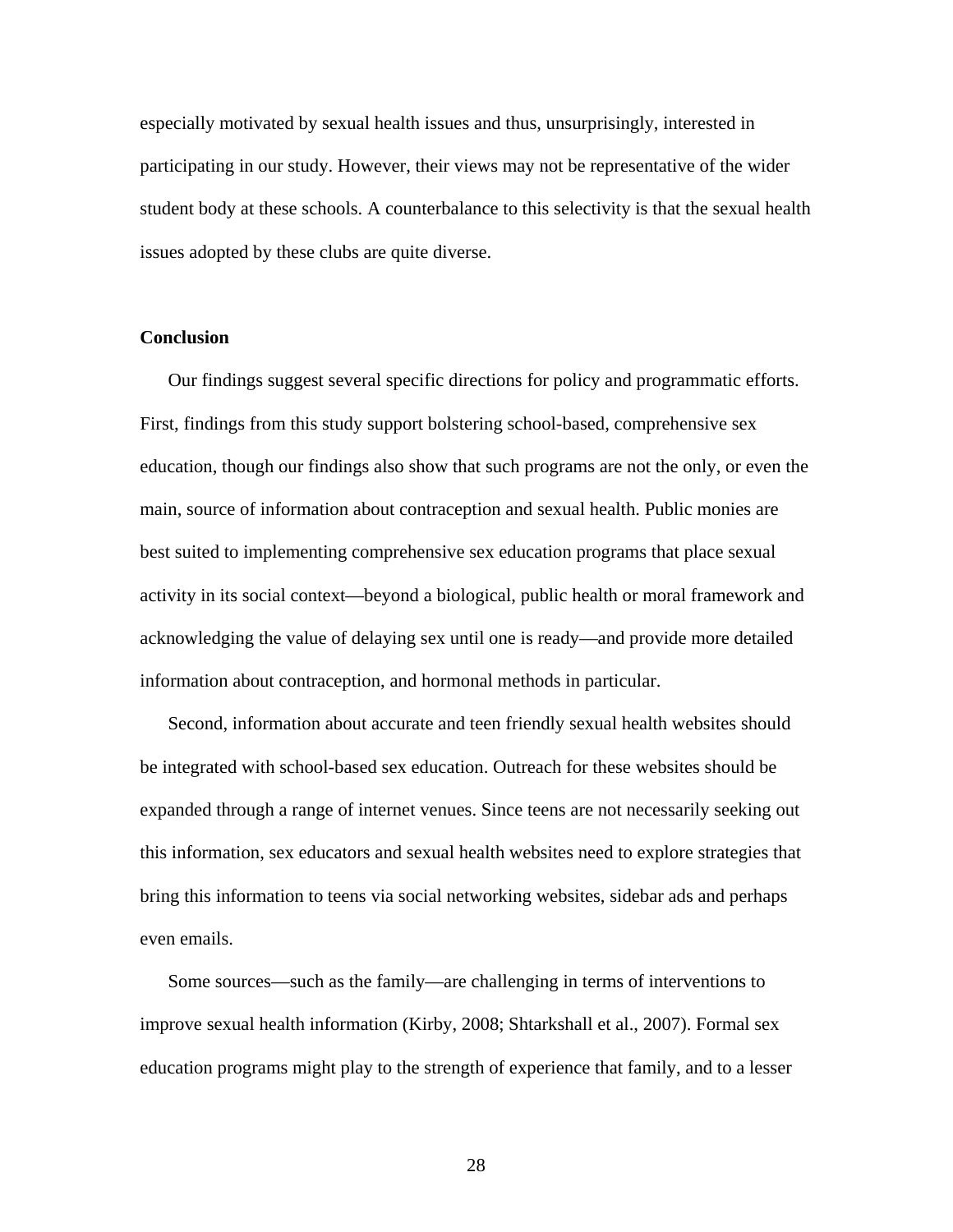extent friends, hold as trusted sources of sexual health information by incorporating school assignments that involve initiating discussions about sexual health with family members and close friends. The assignment nature of the task may reduce concerns (on the parts of both parents and teens) that teens are initiating these discussions because they are sexually active. Additionally, these types of exercises could tap into what is, for many teens, an already common and supportive source of information about safe sex without expending large amounts of resources for independent programs targeting families.

Even when broadly defined to include information from multiple sources, discussions of sex education often contain the implicit assumption that adolescents are blank slates that uncritically absorb information presented to them. Our study serves as a reminder that while adolescents are exposed to information from a variety of sources, they selectively pay more attention to some, actively seek out information from others and dismiss information, or certain types of information, from others. Thus, efforts to improve sexuality education must address multiple information sources.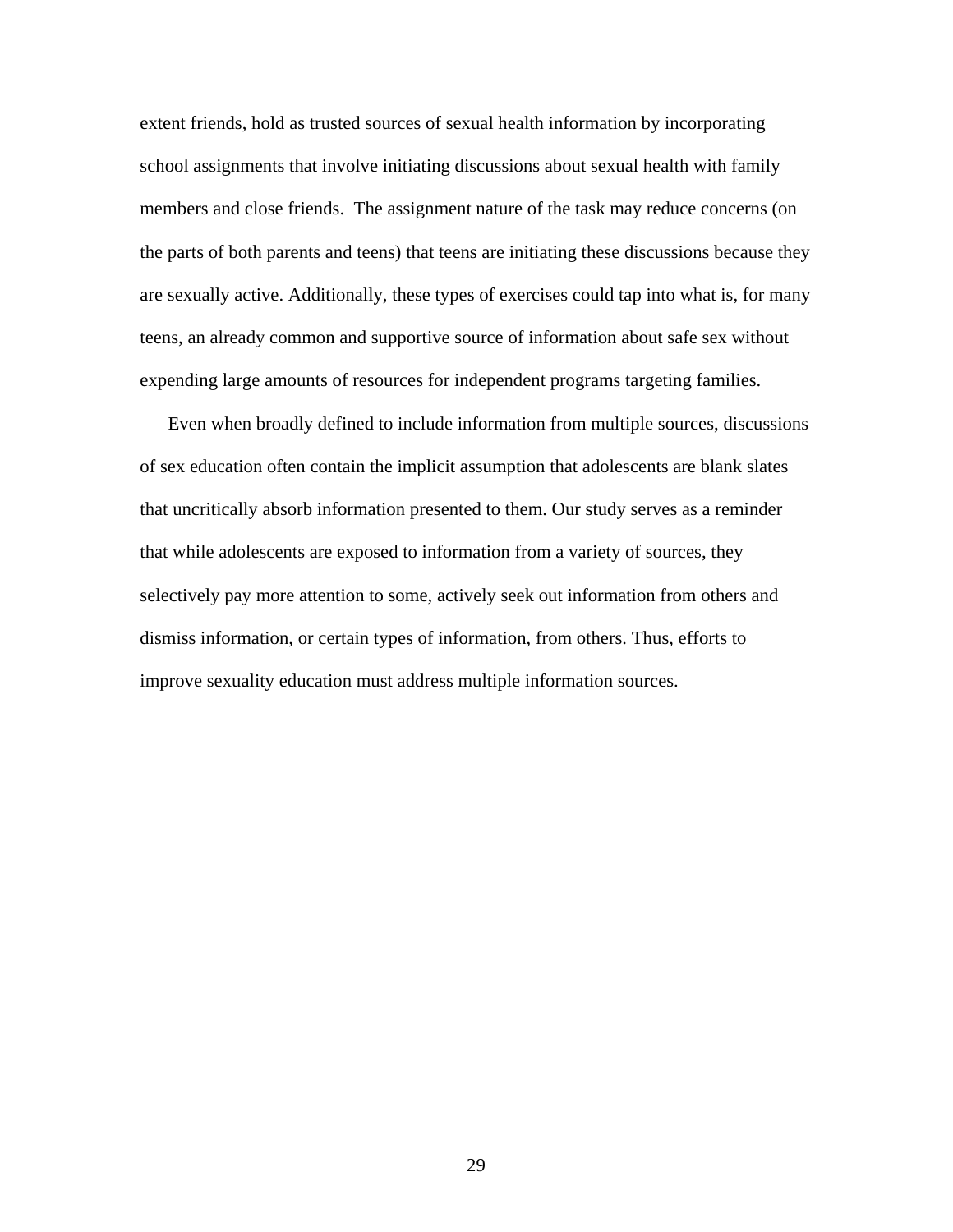**Acknowledgements:** Ann E. Biddlecom was formerly a Senior Research Associate at the Guttmacher Institute. The views expressed herein are those of the author and do not necessarily reflect the views of the United Nations. The authors thank our colleagues Heather Boonstra, Lawrence B. Finer, Laura D. Lindberg and Susheela Singh for their valuable feedback on earlier drafts of this manuscript. This project was funded by a grant from the Ford Foundation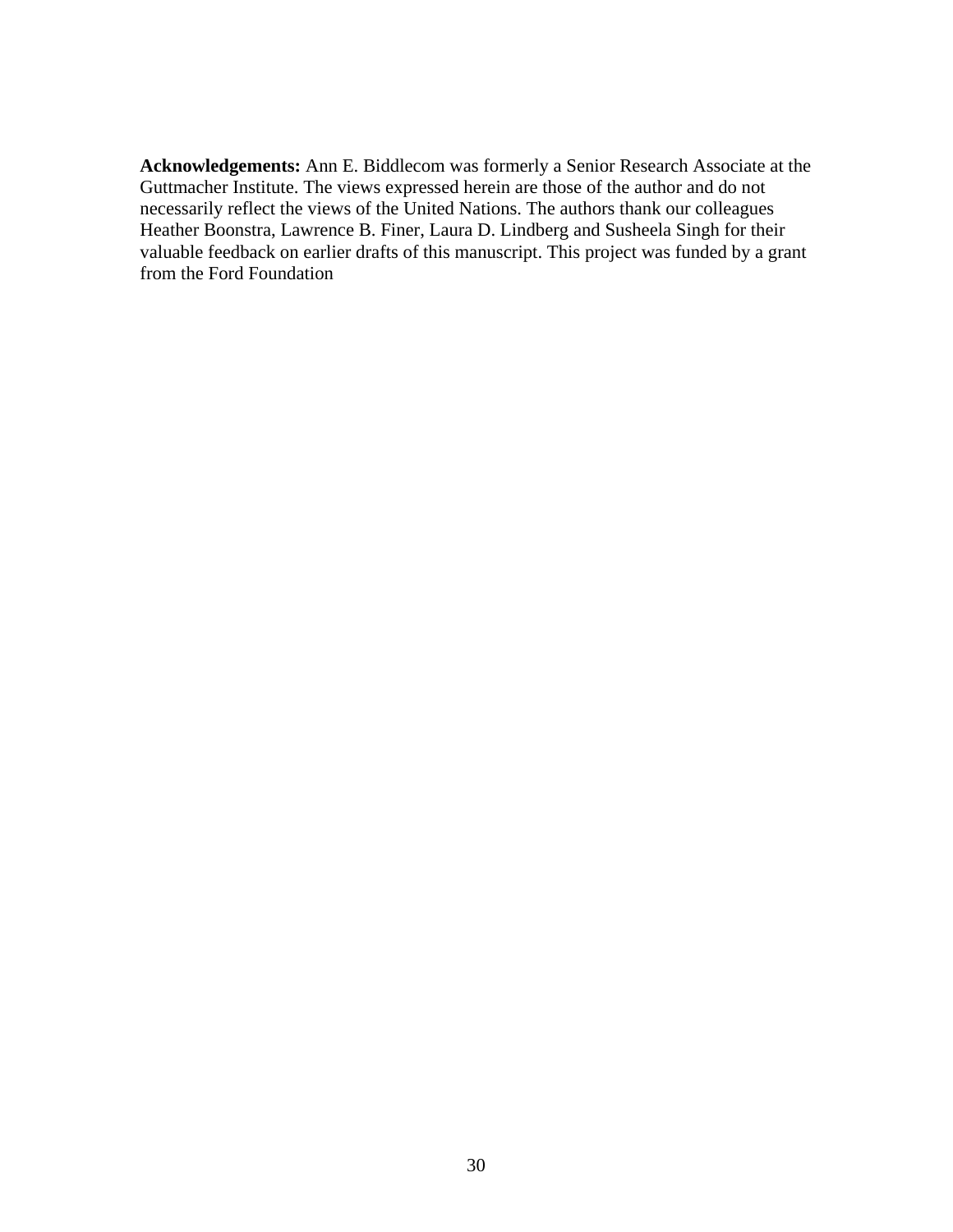# **Table 1. Respondent characteristics**

|                | <b>Female</b> | <b>Male</b> | <b>Total</b> |
|----------------|---------------|-------------|--------------|
| Race/ethnicity |               |             |              |
| White          | 9             | 9           | 18           |
| <b>Black</b>   | 8             | 5           | 13           |
| Hispanic       | 9             | 5           | 14           |
| Asian          | 7             | 6           | 13           |
| <b>State</b>   |               |             |              |
| Indiana        | 16            | 10          | 26           |
| New York       | 17            | 15          | 32           |
| <b>Class</b>   |               |             |              |
| Junior         | 20            | 14          | 34           |
| Senior         | 13            | 11          | 24           |
|                |               |             |              |
| <b>Total</b>   | 33            | 25          | 58           |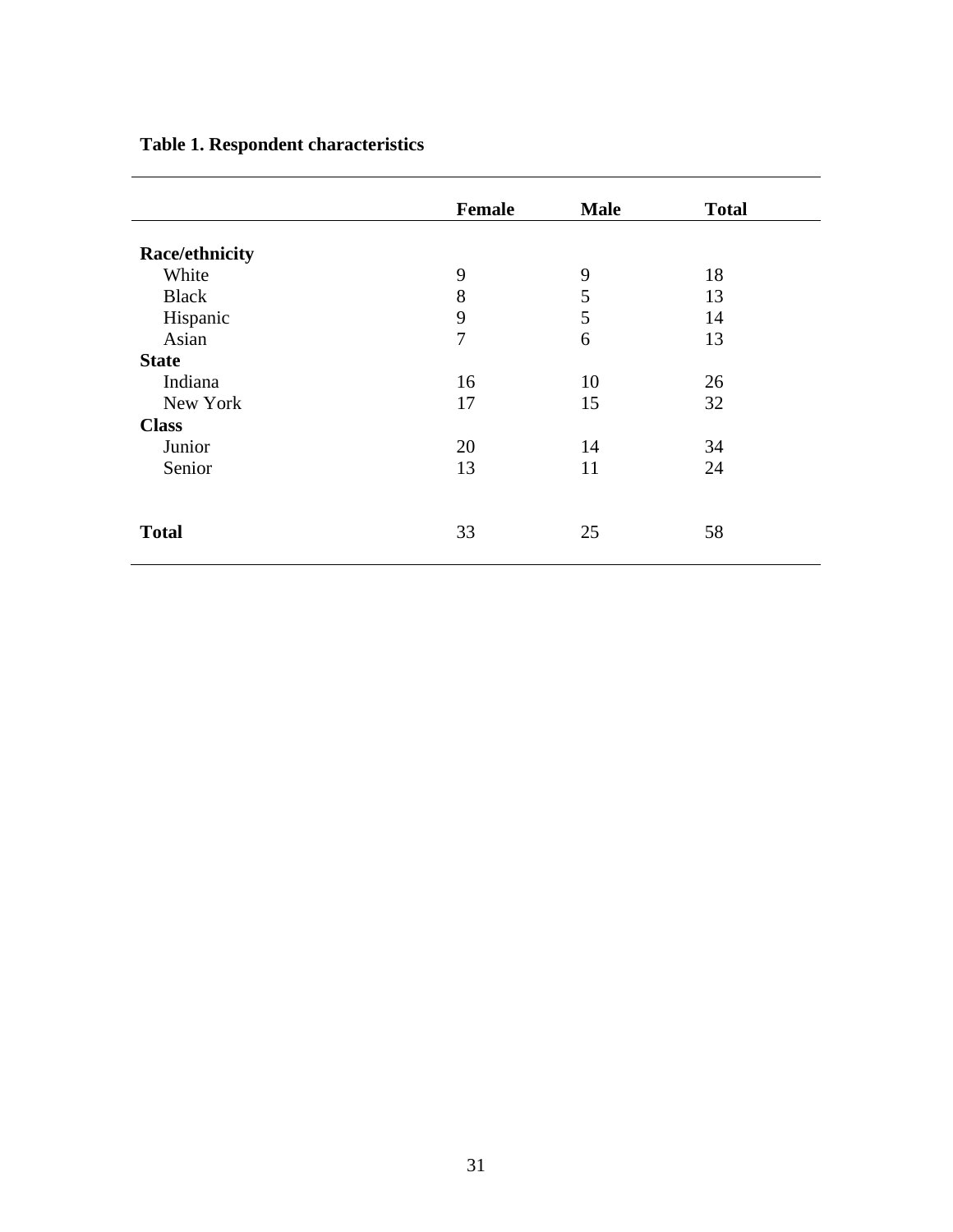### Reference List

- Abma, J. C., Martinez, G. M., Mosher, W. D., & Dawson, B. S. (2004). *Teenagers in the United States: sexual activity, contraceptive use, and childbearing, 2002*. *Vital and Health Statistics*, 23(24).
- Borzekowski, D. L. & Rickert, V. I. (2001). Adolescent cybersurfing for health information: a new resource that crosses barriers. *Archives of Pediatrics and Adolescent Medicine, 155,* 813-817.
- Dilorio, C., Kelley, M., & Hockenberry-Eaton, M. (1999). Communication about sexual issues: mothers, fathers, and friends. *Journal of Adolescent Health, 24,* 181-189.
- Guilamo-Ramos, V., Dittus, P., Jaccard, J., Goldberg, V., Casillas, E., & Bouris, A. (2006). The content and process of mother-adolescent communication about sex in Latino families. *Social Work Research*, 30(3), 169-181.
- Handelsman, C. D., Cabral, R. J., & Weisfeld, G. E. (1987). Sources of information and adolescent sexual knowledge and behavior. *Journal of Adolescent Research, 2,* 455-463.
- Henry J. Kaiser Family Foundation (2003). *National Survey of Adolescents and Young Adults: Sexual Health Knowledge, Attitudes and Experiences*. Menlo Park, CA: Henry J. Kaiser Family Foundation.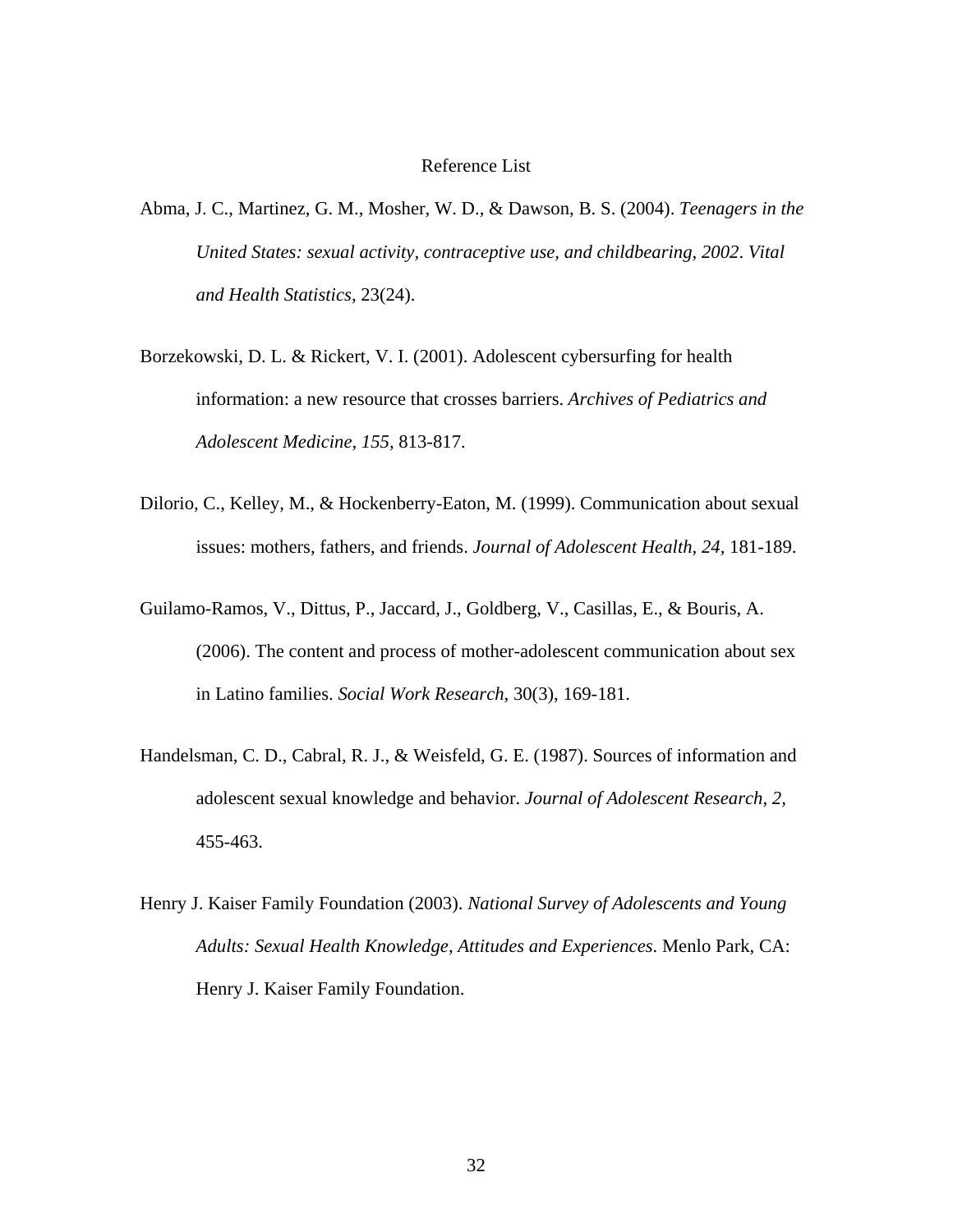- Jaccard, J., Dittus, P. J., & Gordon, V. V. (2000). Parent-teen communication about premarital sex: factors associated with the extent of communication. *Journal of Adolescent Research,* 15(2), 187-208.
- Jones, R. K. & Biddlecom, A. E. (2011). Is the Internet Filling the Sexual Health Information Gap for Teens? An Exploratory Study. *Journal of Health Communication*, *16,* 112-123.
- Kirby, D. (2008). Increasing communication between parents and their children about sex, editorial. *BMJ, 337,* a206.
- Lindberg, L. D., Leighton, K., & Sonenstein, F. (2000). Adolescents' reports of reproductive health education, 1988 and 1995. *Family Planning Perspectives, 32,* 220-226.
- Lindberg, L. D., Santelli, J. S., & Singh, S. (2006). Changes in formal sex education: 1995-2002. *Perspectives on Sexual and Reproductive Health, 38,* 182-189.
- Masland, M. (2009). Carnal knowledge: the sex ed debate. MSNBC. Retrieved May 28, 2009, from http://www.msnbc.msn.com/id/3071001/
- Miller, K. S., Kotchick, B. A., Dorsey, S., Forehand, R., & Ham, A. Y. (1998). Family communication about sex: what are parents saying and are their adolescents listening? *Family Planning Perspectives, 30,* 218-235.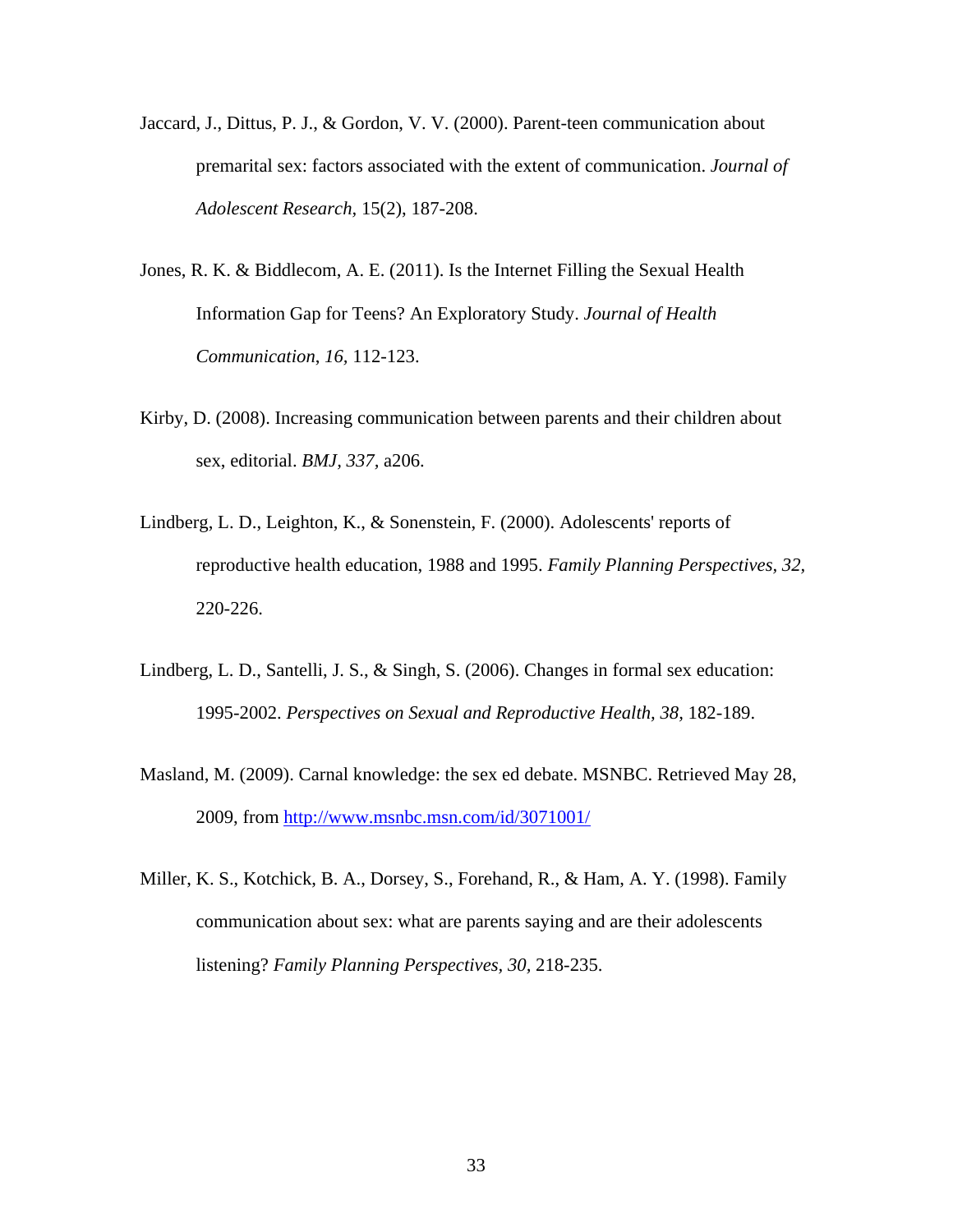- Moreno, M. A., Parks, M. R., Zimmerman, F. J., Brito, T. E., & Christakis, D. A. (2009). Display of health risk behaviors on myspace by adolescents. *Archives of Pediatrics and Adolescent Medicine, 163,* 27-34.
- Ott, M. A., Pfeiffer, E. J., & Fortenberry, J. D. (2006). Perceptions of sexual abstinence among high-risk early and middle adolescents. *Journal of Adolescent Health, 39,* 192-198.
- Rideout, V. (2001). *Generation Rx.com: How Young People Use the Internet for Health Information*. Menlo Park, CA: Henry J. Kaiser Family Foundation.
- Santelli, J., Ott, M. A., Lyon, M., Rogers, J., Summers, D., & Schleifer, R. (2006). Abstinence and abstinence-only education: a review of U.S. policies and programs. *Journal of Adolescent Health, 38,* 72-81.
- Shtarkshall, R. A., Santelli, J. S., & Hirsch, J. S. (2007). Sex education and sexual socialization: roles for educators and parents. *Perspectives on Sexual and Reproductive Health, 39,* 116-119.
- Sprecher, S., Harris, G., & Meyers, A. (2008). Perceptions of sources of sex education and targets of sex communication: sociodemographic and cohort effects. *Journal of Sex Research, 45,* 17-26.
- Wolak, J., Mitchell, K., & Finkelhor, D. (2007). Unwanted and wanted exposure to online pornography in a national sample of youth internet users. *Pediatrics, 119,* 247-257.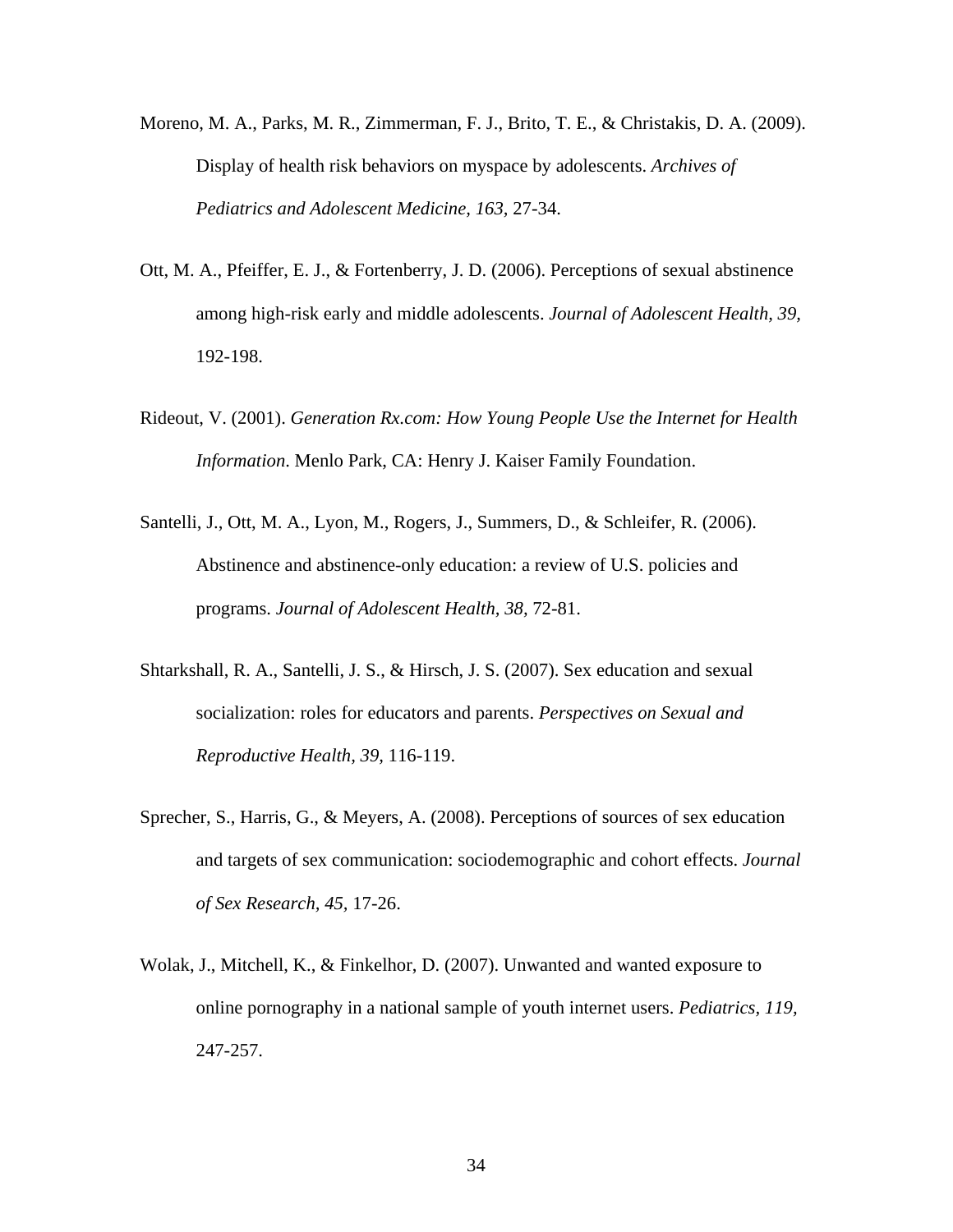- Ybarra, M. L. & Mitchell, K. J. (2005). Exposure to internet pornography among children and adolescents: a national survey. *Cyber Psychology & Behavior, 8,* 473-486.
- Zhao, S. (2009). Parental education and children's online health information ssking: Beyond the digital divide. *Social Science and Medicine*, 69, 1501-1505.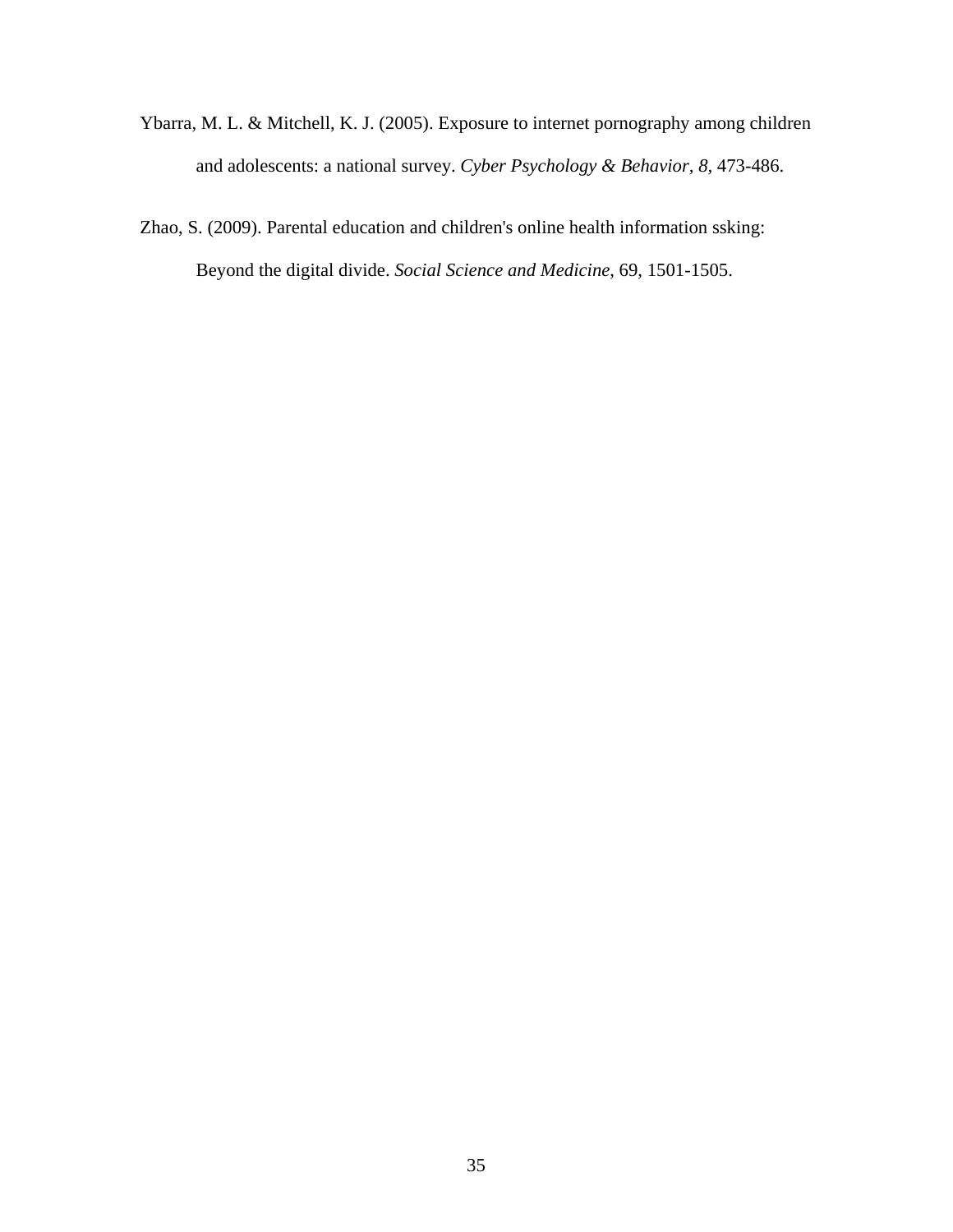#### **Bios**

**Rachel K. Jones** is a senior research associate at the Guttmacher Institute, where her research focuses on adolescent sexual health and abortion in the United States. In addition to these areas, she has coauthored articles and reports on male sexual health, pronatalist attitudes, and contraception. Most recently she completed a census of all known U.S. abortion providers.

**Ann Biddlecom** was formerly a senior research associate at the Guttmacher Institute and is currently Chief of the Fertility and Family Planning Section at the United Nations Population Division. Her research is in the area of sexual and reproductive health, particularly fertility and contraceptive use levels and trends. She has also coauthored journal articles on contraceptive use, men's reproductive roles, and adolescent sexual behaviors, drawing on both qualitative and quantitative data sources.

**Luciana Hebert** was formerly a senior research assistant at the Guttmacher Institute and is currently a PhD student at Johns Hopkins Bloomberg School of Public Health. Her work at the Institute focused on abortion.

**Ruth Milne** is a PhD student at the London School of Hygiene & Tropical Medicine. Her current research focuses on men's role in contraceptive decision making in the U.K. context and draws on both quantitative and qualitative sources. She has also conducted research in the developing-country context.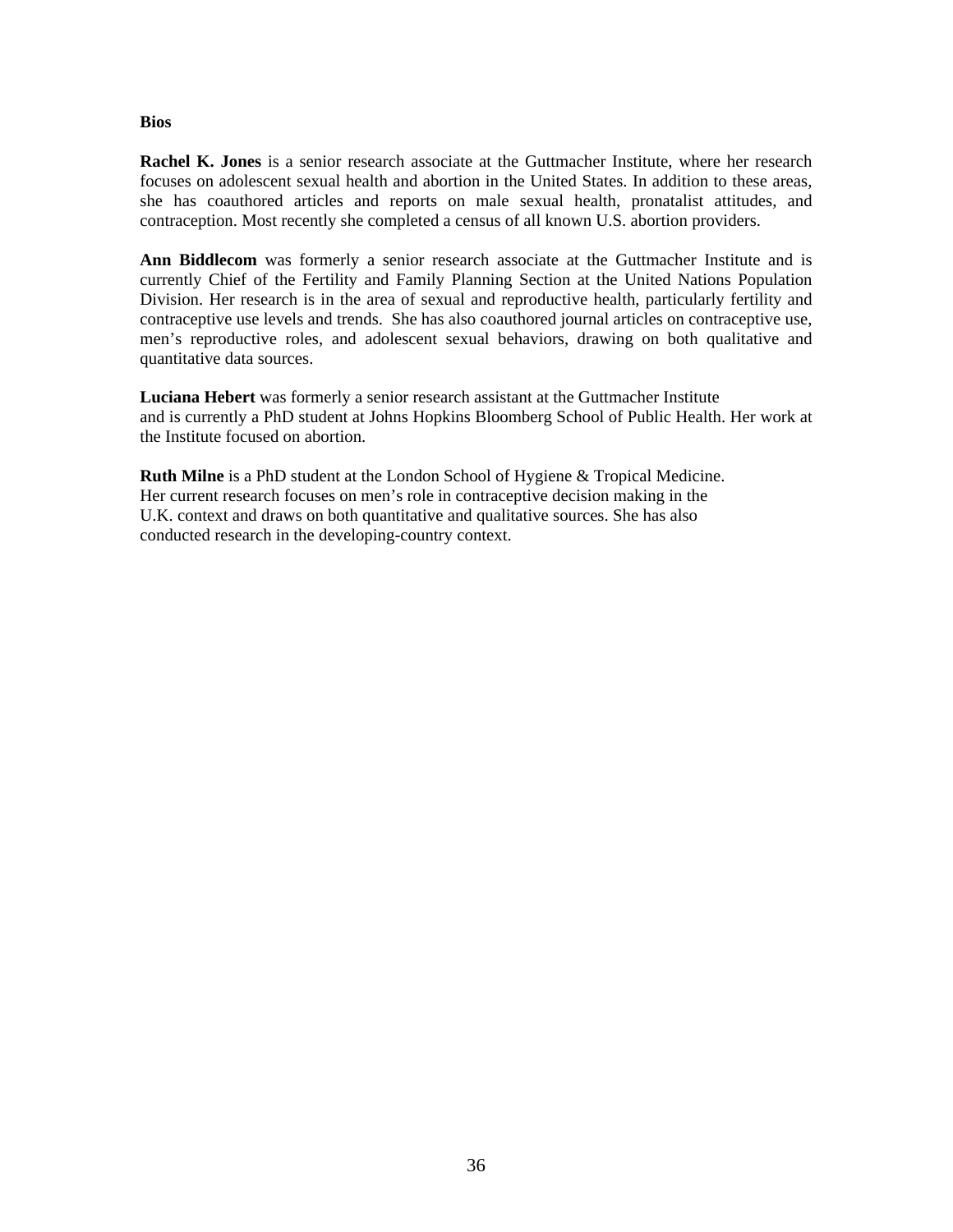<span id="page-36-0"></span>Teens Reflect on Their Sources of Contraceptive Information